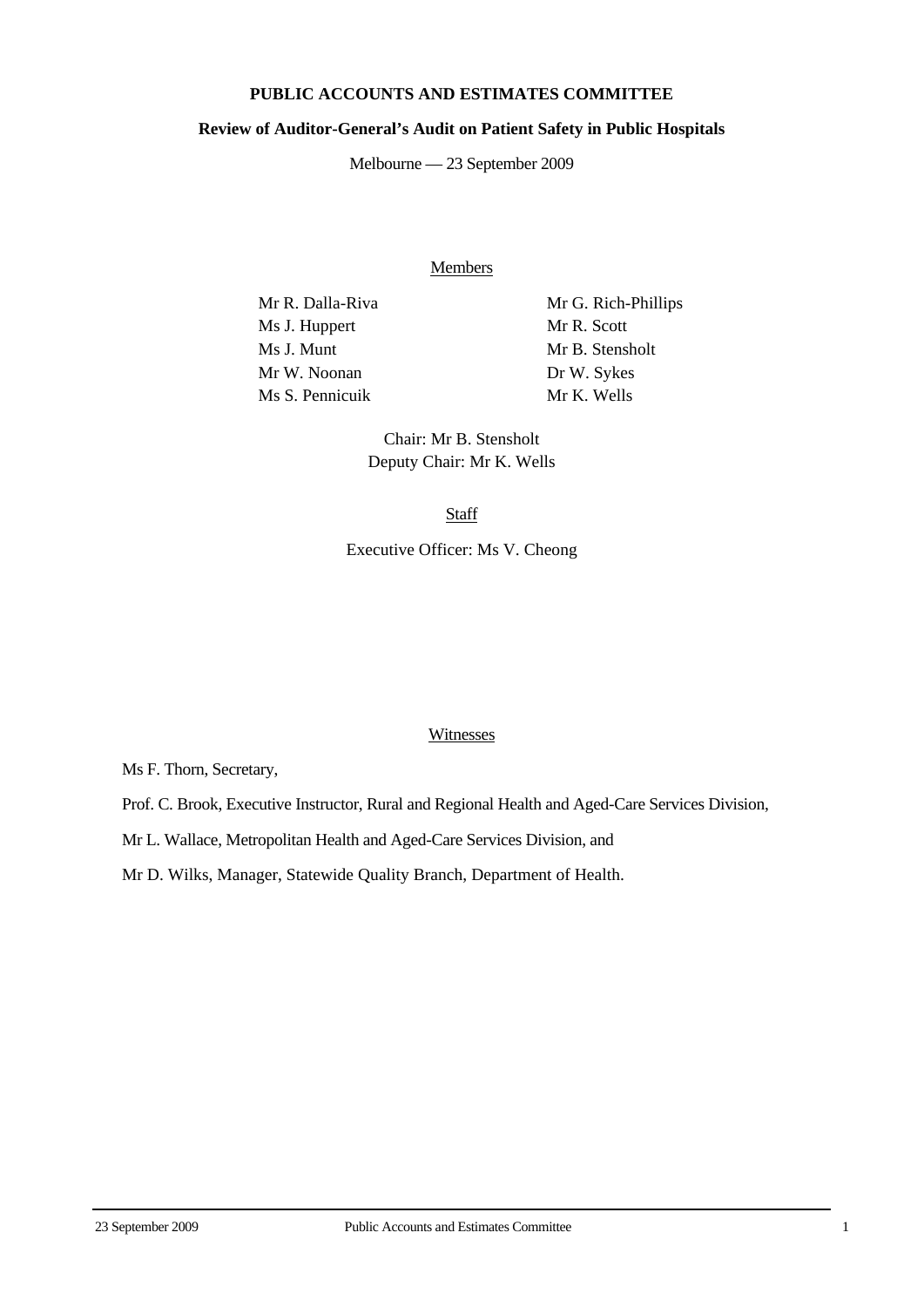**The CHAIR** — I declare open the Public Accounts and Estimates Committee hearing on the review of the Auditor-General's audit findings and recommendations 2008, addressing the following audit: *Patient Safety in Public Hospitals*.

On behalf of the committee, I welcome Ms Fran Thorn, Secretary, Department of Health; Professor Chris Brook, executive director, rural and regional health and aged care, Department of Health; Mr Lance Wallace, executive director, metro health, aged-care services, Department of Health; and Mr Deane Wilks, manager, statewide quality. Members of the public and the media are also welcome. In accordance with the guidelines for public hearings, I remind members of the public they cannot participate in the committee proceedings. Only officers of the PAEC secretariat are able to approach PAEC members. Departmental officers, as requested by the secretary, can approach the table during the hearing. Members of the media are also requested to observe the guidelines for filming or recording proceedings in the Legislative Council committee room.

All evidence taken by the committee is taken under the provisions of the Parliamentary Committees Act and is protected from judicial review. However, any comments made outside the precincts of the hearing are not protected by parliamentary privilege. There is no need for evidence to be sworn. All evidence given today is being recorded. Witnesses will be provided with proof versions of the transcript to be verified and returned within two working days of this hearing.

In accordance with past practice, the transcripts and PowerPoint presentations — and I see we have one today — will then be placed on the committee's website. Following a presentation by the Department of Health, committee members will ask questions relating to the audit findings and recommendations. Generally the procedure followed will be that relating to questions in the Legislative Assembly. I now call on Ms Fran Thorn to give a presentation on the *Patient Safety in Public Hospitals* audit.

**Ms THORN** — Thank you for the invitation to appear this afternoon. I will just make some brief introductory remarks, starting with a statement about the good health of people in Victoria. We have the second-highest life expectancy in the world on a range of indicators. The public health system in Victoria rates nationally first or second on a key number of those, and this, as you would have heard before, is done under the pressure of increasing demand, particularly driven by the impact of changes in demographics but also the growth of the population.

I would add to that and make a comment about governance of public hospitals in Victoria. All public hospitals are established and defined by the Health Services Act and, under the governance arrangements in the state of Victoria, actual responsibility for patient safety, particularly in respect of clinical issues, lies with the clinical treatment team, as you would expect, within frameworks set up by their employers and the organisers of their work and most particularly under the governance of the health service boards, so clearly through their CEOs and the board of directors. In this framework the role of the department is that of funder, system governor, setter of policy frameworks.

Turning to the issue of how the department monitors quality and safety in the public hospital system, at the health service level you will discover all health services have in place clinical risk management programs to monitor incidents within their services, and they have a range of mechanisms to support the observation and management of patient safety. These cover clinical audits, peer review, mortality and morbidity meetings, clinical indicator programs, medical review and screening, unit governance programs, grand rounds and education and training.

On top of that, accreditation is the formal process of independent external review based upon a series of standards and processes devised and developed by the health-care industry for health-care providers, so accreditation provides us with a third-party independent observer's view of the extent to which public hospitals are meeting a range of standards that are considered appropriate by their industry. Since July 2000 all Victorian public hospitals have been required to be accredited by a recognised accreditation body.

The underpinning policy objective of mandatory accreditation is continuous maintenance of appropriate standards of care and quality improvement. The department receives a report on organisational performance within Victoria and is alerted to any organisations at risk of not receiving or achieving full accreditation through this process. The three functional areas that the accreditation process covers are clinical functions, standards, continuity of care, access, appropriateness, effectiveness, safety and their consumer of focus; and secondly,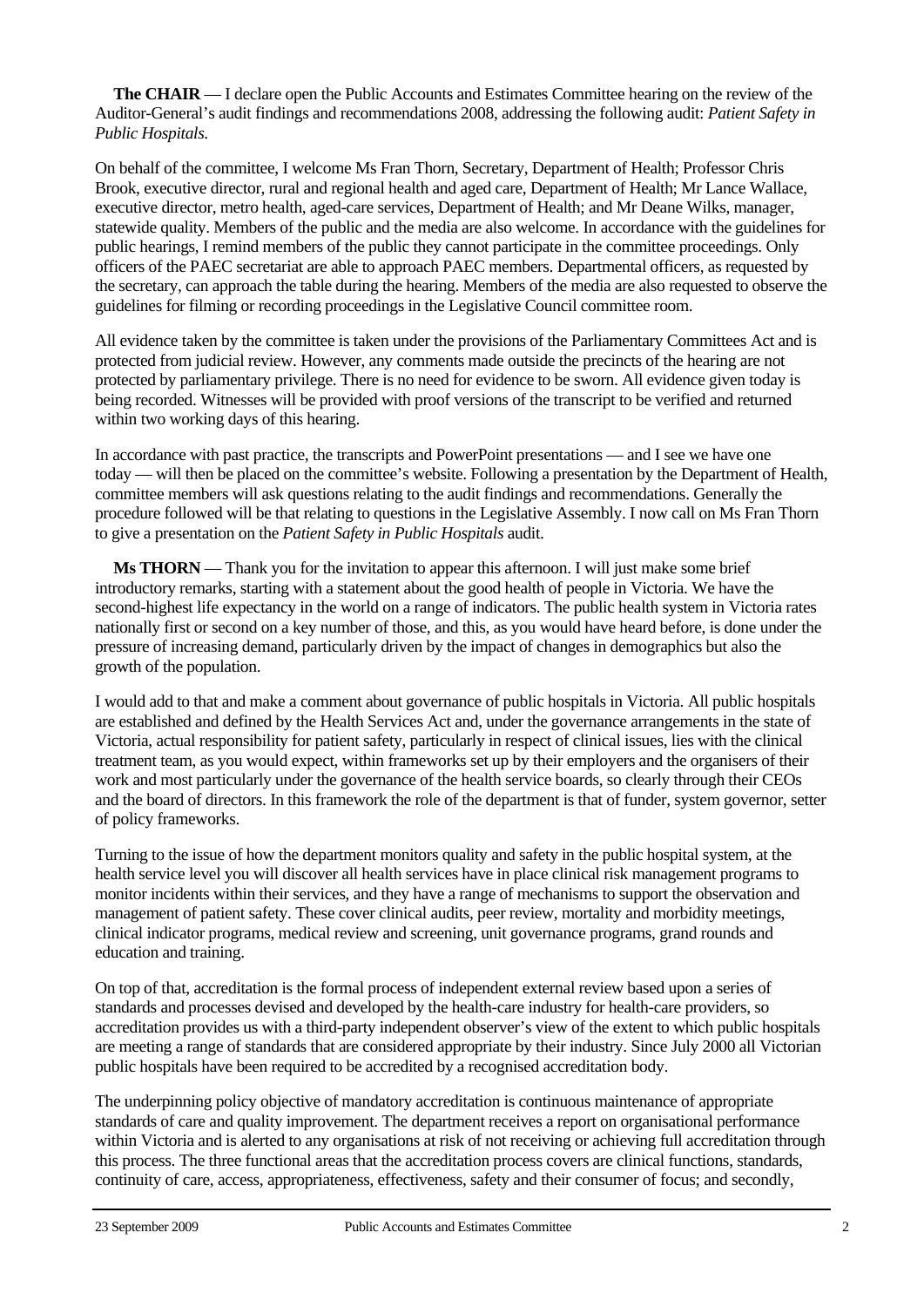support, again standards, quality improvement and risk management, human resource management, population, health and research. The third domain is in the corporate area, which looks at issues of leadership and management, safe practice and environment of organisation. There are further criteria defining the requirements to be met within each of the standards.

I turn now to the Auditor-General's review of 2008 and the key recommendations in summary. Two of these have been fully completed — that is, the implementation of the recommendations from the statewide quality branch review and the performance management and framework for patient safety. In respect of the clinical governance policy framework, that is also completed and is being further supplemented by detailed tools. We will turn to that shortly. Finally, probably the most significant recommendation that the Auditor-General made was in respect of a statewide incident information system. That is well under way to completion, and we are expecting it to go live in October this year.

If I turn to the clinical governance policy framework, clinical governance, in summary, is about being accountable for the delivery of good and safe patient care. Under the clinical governance framework that has been put in place for Victorian public hospitals, it covers four critical domains of quality and safety. All research would indicate that if you get these domains right, you are in a much better position to ensuring quality and safety of patient care.

The four domains are consumer participation — involvement of consumers in their quality and safety is seen as critical to the improvement of care of patients. There is a very strong consumer participation program both in some policies and frameworks but equally through complaints processes should consumers feel that they have not been treated well by their health service. The second area is clinical effectiveness; obviously having an effective workforce and making sure you have got an appropriately skilled and trained workforce to carry out that clinical function, and having in place appropriate risk management approaches to govern quality and safety issues.

Under the clinical governance policy framework, health services will be required to review their existing clinical governance structures to ensure that they are consistent with the statewide framework and to report on their structures and activities within their quality-of-care reports from 2009–10 onwards — as you are probably aware, all health services are required to issue an annual quality-of-care report. We have an example of one here, if anyone wants to have a look at it. Finally, they will need to ensure that they maintain adequate internal documentation so that we can monitor the compliance of the way they are meeting the framework's requirements. DHS is communicating this framework, including supporting tools to assist in its implementation; developing a core set of quality and safety indicators; and ensuring that this framework is kept in alignment with state and national directions.

There are many initiatives in place to support the framework — initiatives directed to quality and safety of patient care. Principal amongst these are credentialing and scope of practice, whereby arrangements are set in place for the kinds of work that clinicians can do and the performance management framework that surrounds that; consumer participation work, as I mentioned earlier; and a clinicians toolkit, which is currently under development and which will provide a guide on how to undertake quality initiatives such as audit and other reviews to improve patient care.

The department is currently working to develop a compliance mechanism to ensure that clinical governance is fully embedded in our health services. We are currently in discussions with the Australian Council on Healthcare Standards to include a review of clinical governance as a part of the accreditation framework that all hospitals in Victoria are required to undertake.

If I turn to the Victorian health incident management system, this is the statewide incident management system that the Auditor-General particularly referred to. That has been under development for a number of years. We have undertaken a very significant process to ensure that this incident management system is in fact fit for purpose and to make sure that we actually do collect the appropriate clinical information that we need to get. In the time that has been it has been under development we have consulted and collaborated with over 160 key stakeholders to get their views about the best way for it to work. These cover stakeholders in the hospital system but, equally, the Victorian Managed Insurance Authority, the Office of the Health Services Commissioner and WorkSafe Victoria.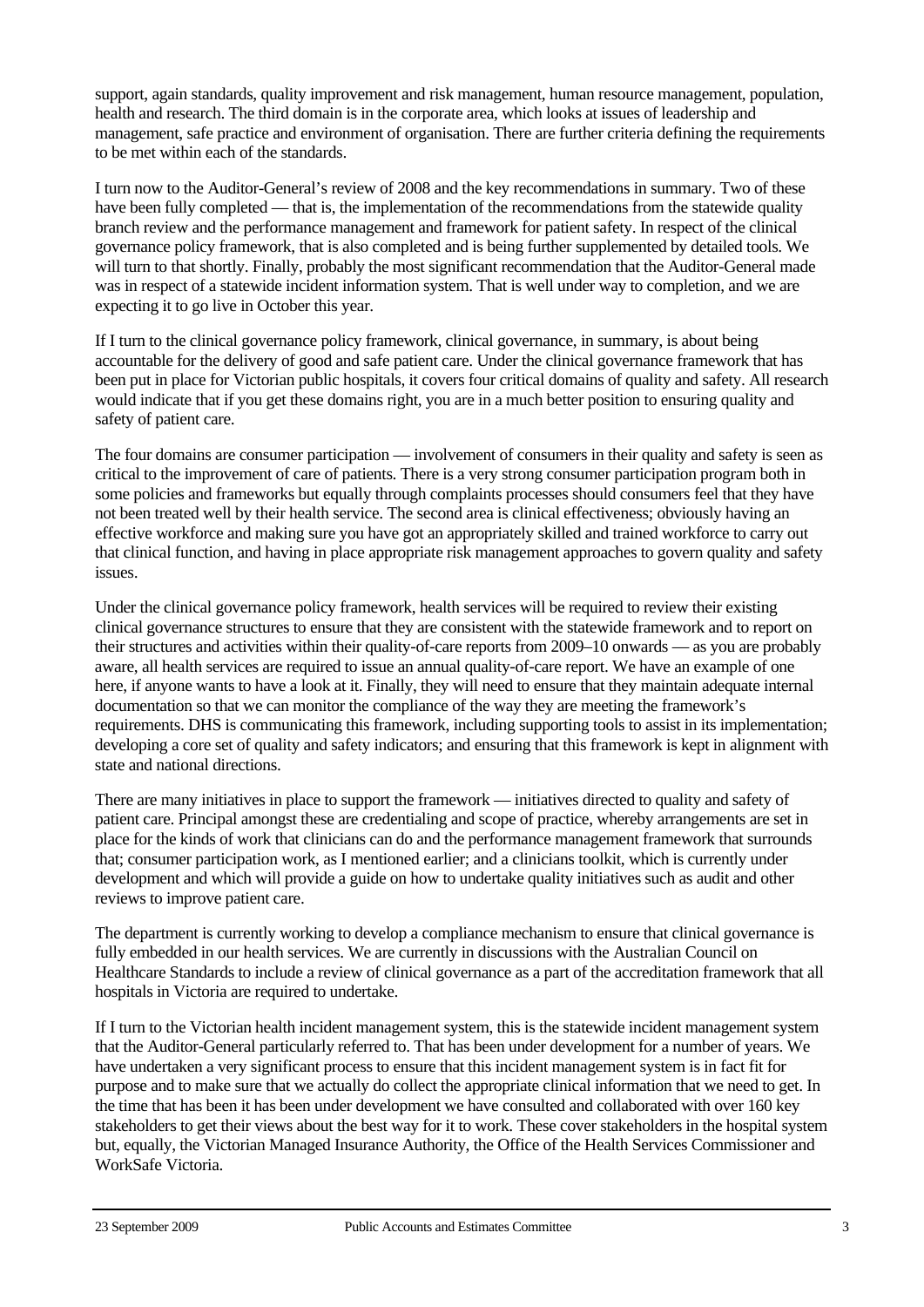When it goes live this system will cover 88 public health services; 39 funded stand-alone community health services; Ambulance Victoria; the Royal District Nursing Service and the Ballarat District Nursing and Health Care; 14 bush nursing centres; Forensicare and 5 incorporated public sector residential aged-care services.

The Australian Commission on Safety and Quality in Health Care is currently looking at a national taxonomy for patient safety. It is certainly looking at what we have been doing in the development of VHIMS. A standardised dataset methodology for incident management has been developed over the 18-month consultation period, including consultation with the World Health Organisation and its international classification for patient safety framework.

The emphasis is on data quality and preserving the newly developed Victorian incident taxonomy. To support that, we adopted a procurement process to ensure that we got the right system. We did not want to get a software application approach, but it was in order to get a vehicle to deliver the standardised dataset and incident methodology for health services. We selected RiskMan International in June this year, which is currently rolling out the implementation of the system.

In respect of performance management for patient safety, this is done through a number of avenues. Firstly, there is a statement of priorities. The 2009–10 annual statement of priorities includes six indicators specific to safety and quality in patient care. These relate to accreditation, cleaning, VICNISS compliance for infection control and VICNISS infection measures, hand hygiene practices and pressure ulcer prevalence. These are standard measures that exist nationally and internationally as indicators for patient care and safety. To ensure that an appropriate level of accountability for health services inpatient safety and quality is in place a framework has also been implemented which includes the program report for integrated service monitoring, which complements the statements of priorities and includes quarterly reports at health service level on pressure ulcer prevalence.

There is a range of clinical indicators and performance measures that has been set in place based on the patient safety monitoring initiative, which has a set of 11 patient safety indicators. It is being trialled at the moment in collaboration with health services. The department is also actively involved in the national quality and safety indicator work being led by the Australian Commission on Safety and Quality in Health Care. As these are approved nationally they are rolled out in Victoria. The Victorian Quality Council has conducted an audit of the 248 health-care-related performance measures that are currently collected by the department, and of these about 100 are quality related. The purpose of reviewing them is to propose to the minister a select group of high-level outcome, process and structural indicators of quality and safety which will apply across the health system.

We also have a program for sentinel event reporting, which has been mandated since 2001 and has been reported publicly at the aggregate data level since 2002. As I mentioned earlier, there is the program of credentialing and scope of clinical practice which has operated for medical practitioners in Victorian health services since 2007, ensuring that we have a safe, skilled and competent workforce. That was updated in 2009.

Finally, I will give a couple of examples of where improvement has been achieved recently through close monitoring of a number of key areas of patient safety. The first one — the graph at the top — shows that there has been a statistically significant reduction of 50 per cent over the last 24 months in MRSA bacteraemia against what would have been expected prior to the implementation of our hand hygiene program. In addition to that, the compliance rate with the hand hygiene program has also almost doubled over a two-year period. Our hand hygiene program formed the basis for the national hand hygiene program being managed through the commission for quality and safety in health care.

Finally, the green graph over there shows that, even though we have the most health services that undergo an EQuIP accreditation survey, we have the second-lowest percentage of services requiring an advance completion survey. An advance completion survey is required when an organisation does not achieve a certain rating for any of the mandatory criteria, and it provides organisations with a 60-day period from the date of the initial survey to demonstrate evidence against mandatory criteria to achieve accreditation. So first up our health services have a very high rate of immediate compliance, and in a small percentage of instances they are asked to come back within 60 days. Thank you for the opportunity to make these introductory remarks.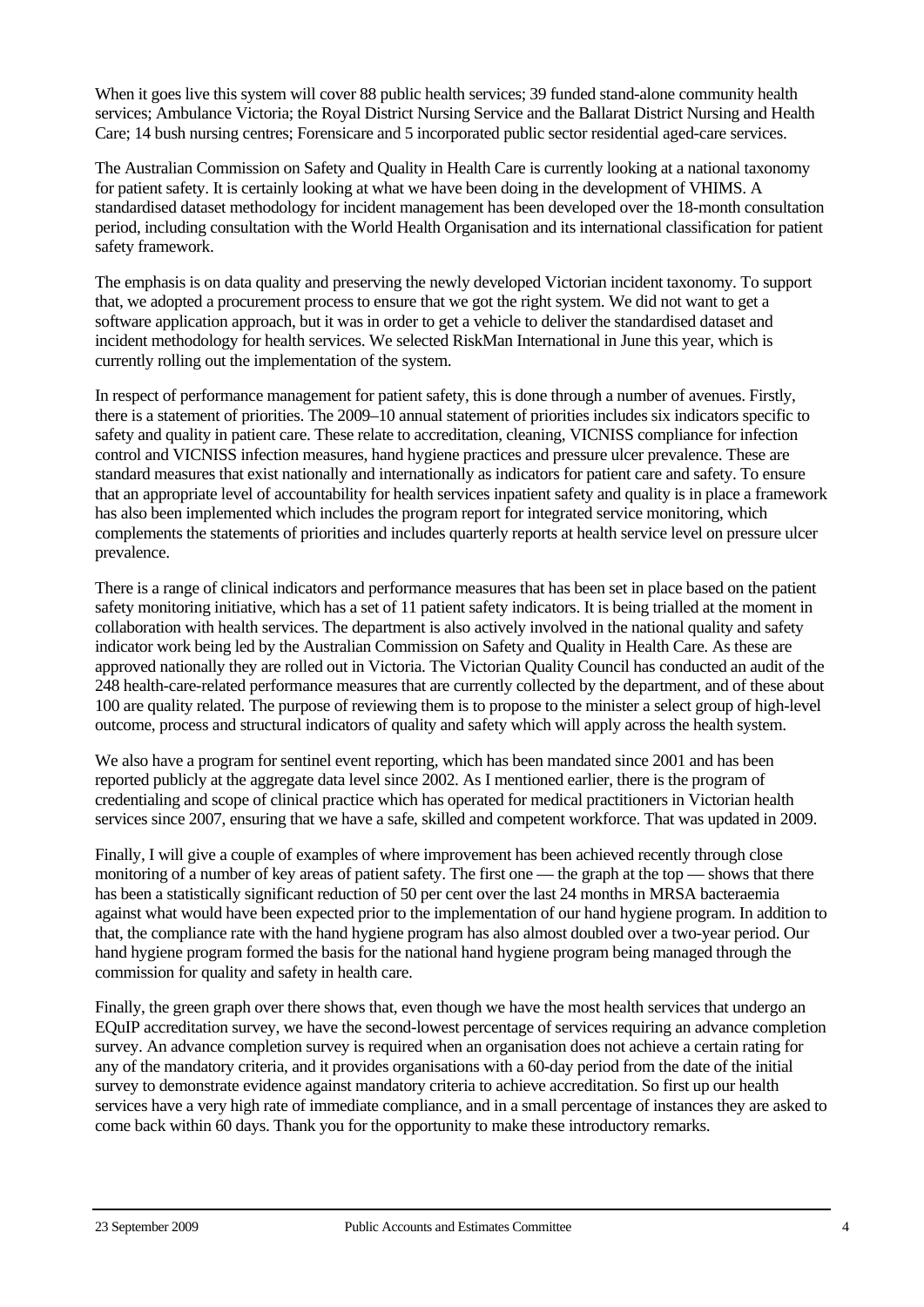**The CHAIR** — Thank you very much for that. I thank you also for your response to the questionnaire we sent. I might add it was something like 40-odd pages more than the response that we received from another department. It was a very good report.

**Ms THORN** — I am not sure if that is good or bad!

**The CHAIR** — Thanks also for these things. We had a discussion with the Auditor-General about a 1991 report and more recent information in regard to incident improvement. Some members may take that up with you later on. One thing I wish to take up with you initially, which was also raised in our discussion with the Auditor-General this morning, is the principle of subsidiarity. I know this is something which has come up in other audits of the Department of Human Services, as it was in the past, in terms of the role of the department vis-a-vis the service delivery agencies, many of which have independent boards and independent structures. How do you see this operating, from your perspective, as best practice?

**Ms THORN** — I think the principle of subsidiarity is the principle that fundamentally underlies the governance structures that have been put in place in Victoria, which is that decision making is clearly best taken closest to where the activity is performed. Particularly in respect of clinical decision making, the idea that something as complex as a health service, much less the mini-health services we have in Victoria, could in fact be directly managed from a single location in Melbourne is one that defies my imagination. We are the only state that has chosen to go down this route. I will not comment on whether or not I think governance in other states is particularly good, but suffice it to say that in the most recent of its reports the National Health and Hospitals Reform Commission itself, having surveyed Australia and the world, basically comes to the conclusion that localised governance is the best approach for the delivery of something as complex as health services, particularly in respect of clinical decision making where that has to be the domain of appropriately qualified clinicians. Therefore the role of the state, as embodied through the department, is one of ensuring that appropriate government structures are in place, appropriate policies are in place and what I would call good registration and recognition arrangements around recognition of clinicians to work in the system are in place.

**The CHAIR** — Does that extend into common KPIs, a unitary accreditation process, things like that? I am trying to get a sense from our discussion with the Auditor-General and reading a number of different reports we have had a few over the last few years on this — just where is the balance in terms of the responsibility and accountability for the money spent.

**Ms THORN** — The responsibility for the money spent obviously lies at various levels; at the health service level in receipt of the money — and, from the perspective of the department, we have a governance oversight to ensure that funds and policies as apply to the system in fact occur. That is why a range of performance indicators and a range of both formal and informal monitoring of activity and performance by health services does exist. Even though our governance arrangements clear put responsibility for delivery in the hands of the management and boards of health services, it does not mean that the department maintains a totally distant relationship. We are in regular contact and discussion with health services on a range of issues, particularly in respect of key performance indicators, and over time, as knowledge of what are good performance measures improves, we seek to add or alter some of the performance measures.

As I mentioned in the introduction, in the area of quality and safety we have introduced further indicators for the health system. Our requirement for all health services to go through independent accreditation — and we receive the reports on accreditation, and I am happy to say all health services pass accreditation and have from the start and continue to do so — is part of the process of interchange and use of information by the department to assure itself and the government that health services are operating appropriately within the frameworks that the government sets up. But I do not step in, and my colleagues do not step in, and make either management or clinical decisions for health services. That would not be appropriate in the arrangement.

**The CHAIR** — I would be interested to know on notice, as the professor is here, if there are any particular studies on the relative merits and experience in terms of the subsidiarity -

# **Ms THORN** — Okay.

**The CHAIR** — I am sure that would be useful not only for us but also for our secretariat in continuing to follow up this issue.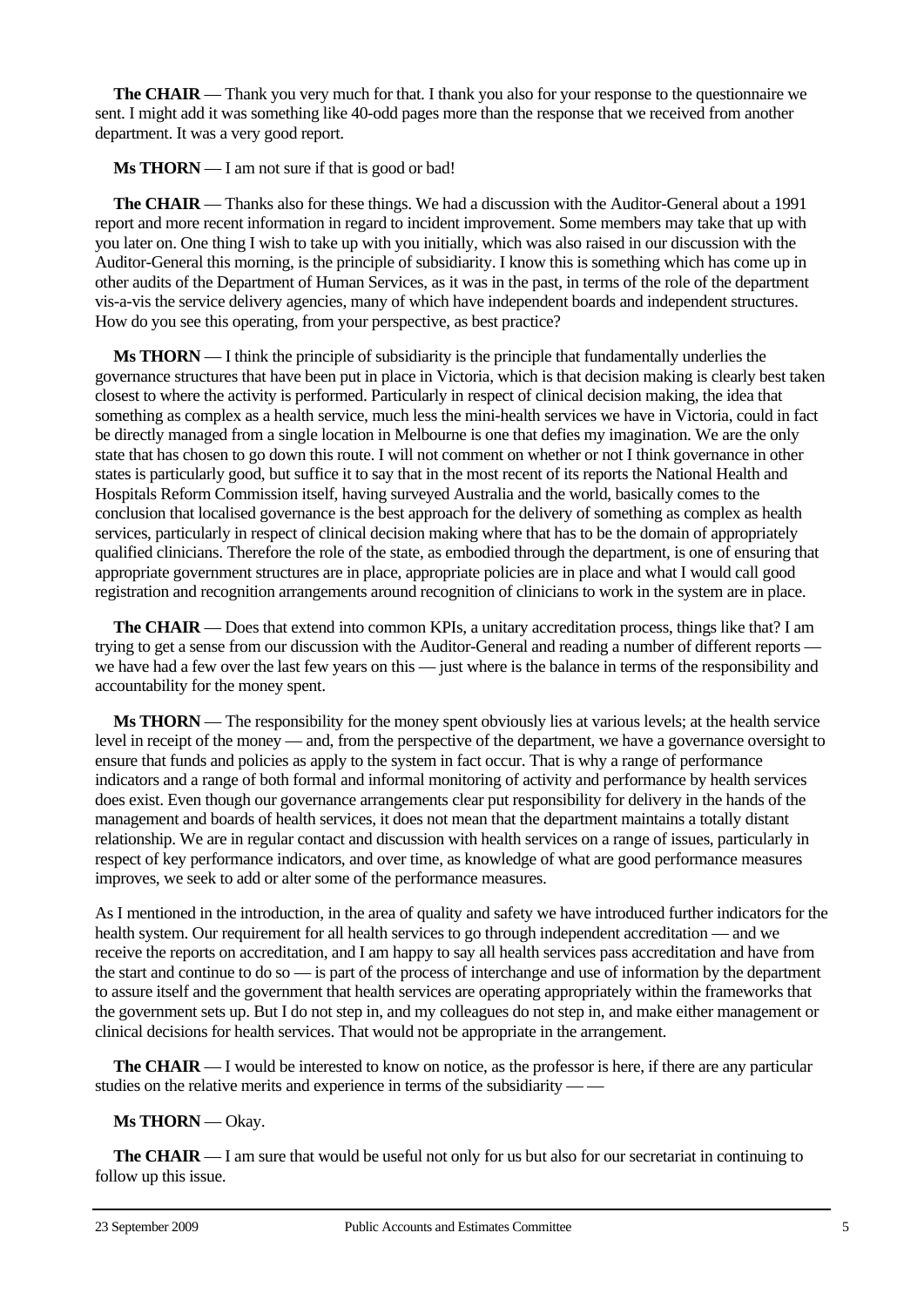**Mr WELLS** — Can I clarify a point before I go onto my question? Your second graph says:

Victoria is ranked nationally 1st or 2nd for ED performance, elective surgery time …

There must be a number of other indicators. Can we have the full list for the committee?

**Ms THORN** — Yes. They are published in *Your Hospitals,* which the federal government puts out.

**The CHAIR** — There are 240 of them?

**Ms THORN** — No. They are the ones we collect. It is not 240. We will get you a copy of that.

**Mr WELLS** — It is rank compared to other states. That is fine. You mentioned the statewide incident monitoring system, and you went into a lot of detail about it. What was the reason Victoria did not have this incident monitoring system? The Auditor-General notes that we were the only jurisdiction in Australia that did not have it. Can you explain how the system will work? You mentioned also that it will be operational, or going live, in October 2009. I assume from that that it will be right across the state. It will be live — —

**The CHAIR** — No — —

**Mr WELLS** — All right. Can we get a sense of how the system will work, and when it will be operational right across the state?

**The CHAIR** — It is on pages 47 and 48 of their submission.

**Mr WELLS** — Okay. Can I further ask: what was the cost of developing the system?

**Ms THORN** — About \$11 million.

**Prof. BROOK** — Through you, Chair, I am happy to answer those questions.

**The CHAIR** — Thank you.

**Prof. BROOK** — The Auditor-General quite correctly says in his review of 2005 that Victoria was the only state that did not have a statewide central reporting incident monitoring system. That has sometimes been confused with thinking that there were no incident monitoring systems in place. Of course there were, but they were local incident monitoring systems, so each hospital and health service had its own incident monitoring system, and in fact they still do today. I should actually point out that, serendipitously, not related to the procurement process, most health services — between 65 per cent and 70 per cent — were using a product called RiskMan, which is an international risk management software product, which in that version had its own taxonomy — that is, dictionary of incidents.

RiskMan was a very popular product, and is still used by the two major private hospital groups in Australia as their standard product. The biggest feature of RiskMan in its generic form was that it was highly flexible, so people could and did choose to use slightly different taxonomies from place to place and to add in or subtract certain things from place to place, and, consistent, as the secretary has said, with the governance arrangements in Victoria, and particularly in the early part of this century, there was a very strong emphasis on that degree of freedom being allowed to occur.

As a department we did not until 2006 adopt an overriding principle, which was that it was more important to be able to receive, and identify of course, comparative standard information from all health services, and so we then proceeded to the development of the Victorian Health Incident Management System — or VHIMS — as it is now called — —

**Mr WELLS** — To replace RiskMan.

**Prof. BROOK** — I will come to RiskMan in a second. We surveyed extensively, and the secretary has said we went to over 160 different organisations of our own as well as others. There were a number of things that came out of that. The first was that there was support for a standardised incident monitoring system and support for some capacity to have all those incidents brought together in a de-identified fashion centrally so that reports could be fed back to health service organisations about any patterns or trends or general areas. We are not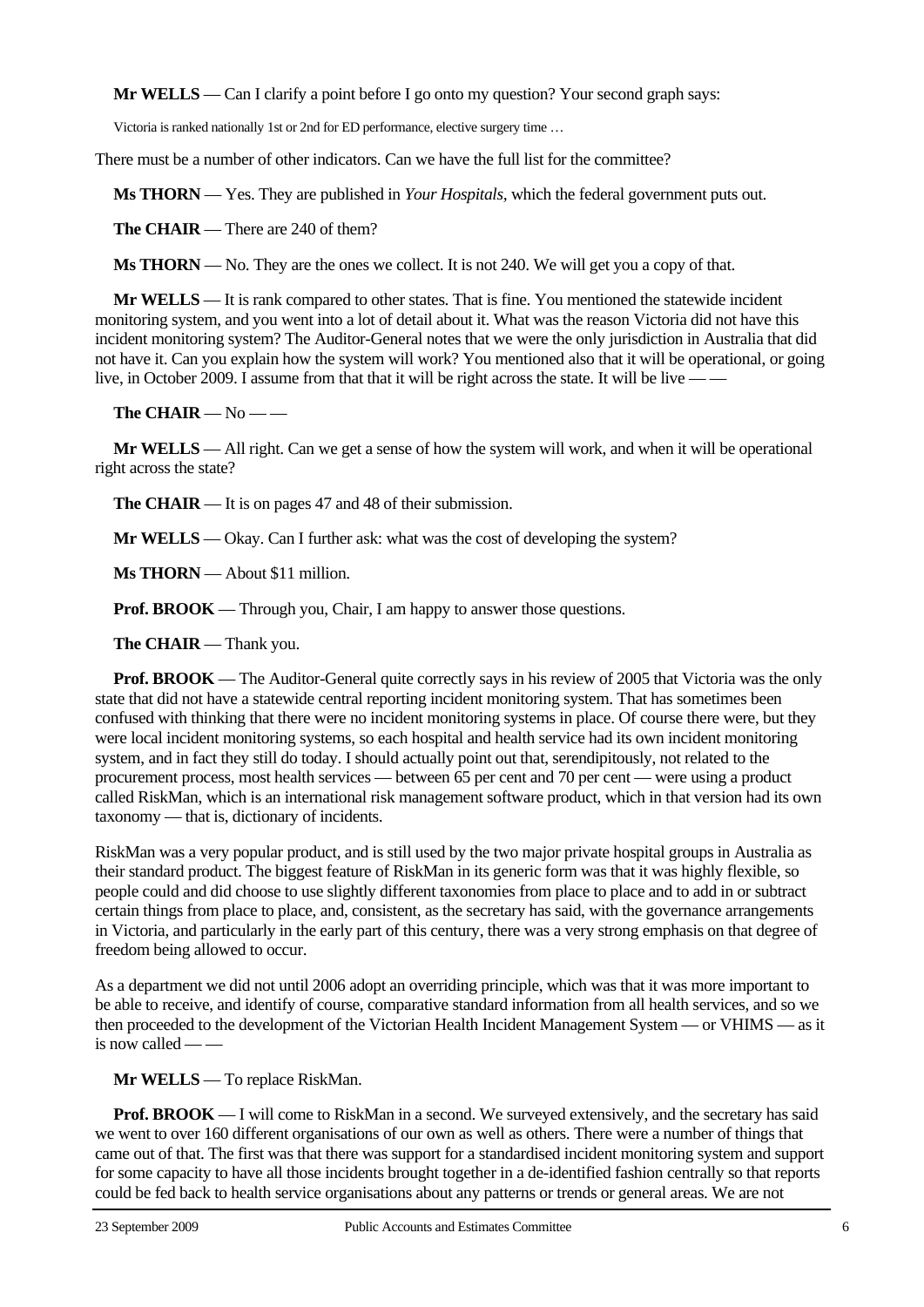talking sentinel events here; we are talking about everyday incidents — things that happen or near misses. We looked very carefully at all that was on offer around the world in terms of off-the-shelf systems, and again it is important not to confuse this with a simple software product where you simply burn a CD or pop it into your desktop. The software is only the automation part of this. If you do not get the concepts right and if you do not spend a lot of time on the information management or data management side of it, then you will end up with an inferior product.

There are a number of internationally competitive products, the two most common of which used in Australia, and a couple of states have centralised systems, are AIMS and as I said, RiskMan, which can be adapted to be consistent. We looked at what was available in that market and we felt that both were deficient, for different reasons. We looked at what was available in places like the United Kingdom and we decided to take a quite different approach, which was to actually develop something using the World Health Organisation classification of incidents, the incident patient classification system. That is an open product. It is very like, conceptually, what is called the International Classification of Diseases, which everybody in the world uses to classify treatments occurring in hospitals. So the same macro or meta-concept, if you like, lies behind it. The World Health Organisation is only now releasing that product. We worked closely with them to develop it. We developed a taxonomy and a unique severity scale that is associated with it, so the unique severity scale is ours, the taxonomy really derives from freeware. Australia was important in assisting the WHO to develop that, so there has been a complex interrelationship going on there for a long time.

Having got to the point where we were totally satisfied with the taxonomy, there are thousands of concepts that underpin it but it all comes down to really simple anatomical, pathological, physiological stuff that clinicians fully understand, we were also asked to have a single incident monitoring system for all of our health services. Rather than having a clinical incident monitoring system they wanted something they could use for patient complaints: replacing a worn-out piece of software called Hiccup, which is the health commissioner complaints system; replacing occupational health and safety reporting, so they could use one system to monitor occupational health and safety compliance and report on it; and for reporting to VMIA as their insurer any litigation risk events. All of those things are in the package.

We then went through a procurement process that is quite different — that is, we went to the market with a very robust procurement process and said, 'We have now got the front end. That is what we want. This is the data dictionary, the taxonomy. This is the look and feel; this is what we want it to do. We want mature software providers, so it could be RiskMan, it could be AIMS, it could be anyone' — and there were some interesting bidders. We said, 'We want you to come forward and we want you to develop this front end and build it into a totally trusted and proven monitoring and reporting system that is your back end'. At the end we did in fact award the contract to RiskMan, but it will not be the RiskMan product that currently exists. It will be entirely based on the taxonomy and data dictionary, so it is quite a different approach. That contract was awarded in June; the software development is complete, all bar the shouting, and we will be rolling this system out into the first health services in October. It will take until the end of December 2010, possibly the beginning of 2011, for it to roll out in waves, but the major providers will be going on first.

It is a complicated story. It is \$11.5 million worth of contract over that time frame. That includes everything. It includes the software development, it includes the licences that we need to provide statewide, it includes the hosting environment and it includes the reporting process. It would be nice to give a demonstration of it so that you could actually see it, but that is not possible, unfortunately. But you can see just how comprehensive but simple it is, based on drop-down menus. It is based on a secure access environment. Anyone in a hospital can go to their PC, they will be able to draw it down and go through it. In normal circumstances people will know exactly where to go, even though there are thousands of concepts lying within it. It will provide a wealth of information that is going to be far superior, we believe, to what is available currently to other states.

In terms of other states, we know that at least two other states are now re-examining their commitments to what were off-the-shelf products. They are looking very closely at where we end up on this, and they may choose to use this product.

**Ms THORN** — You might want to talk a little bit further about the severity rating aspect of it because it is quite an important concept. People talk about adverse events in hospitals, and there is a lot of research that tries to work out how many they are, and the Auditor-General quoted some research in respect of that. As part of this development we have put a lot of time into thinking about how you classify that because adverse events, as we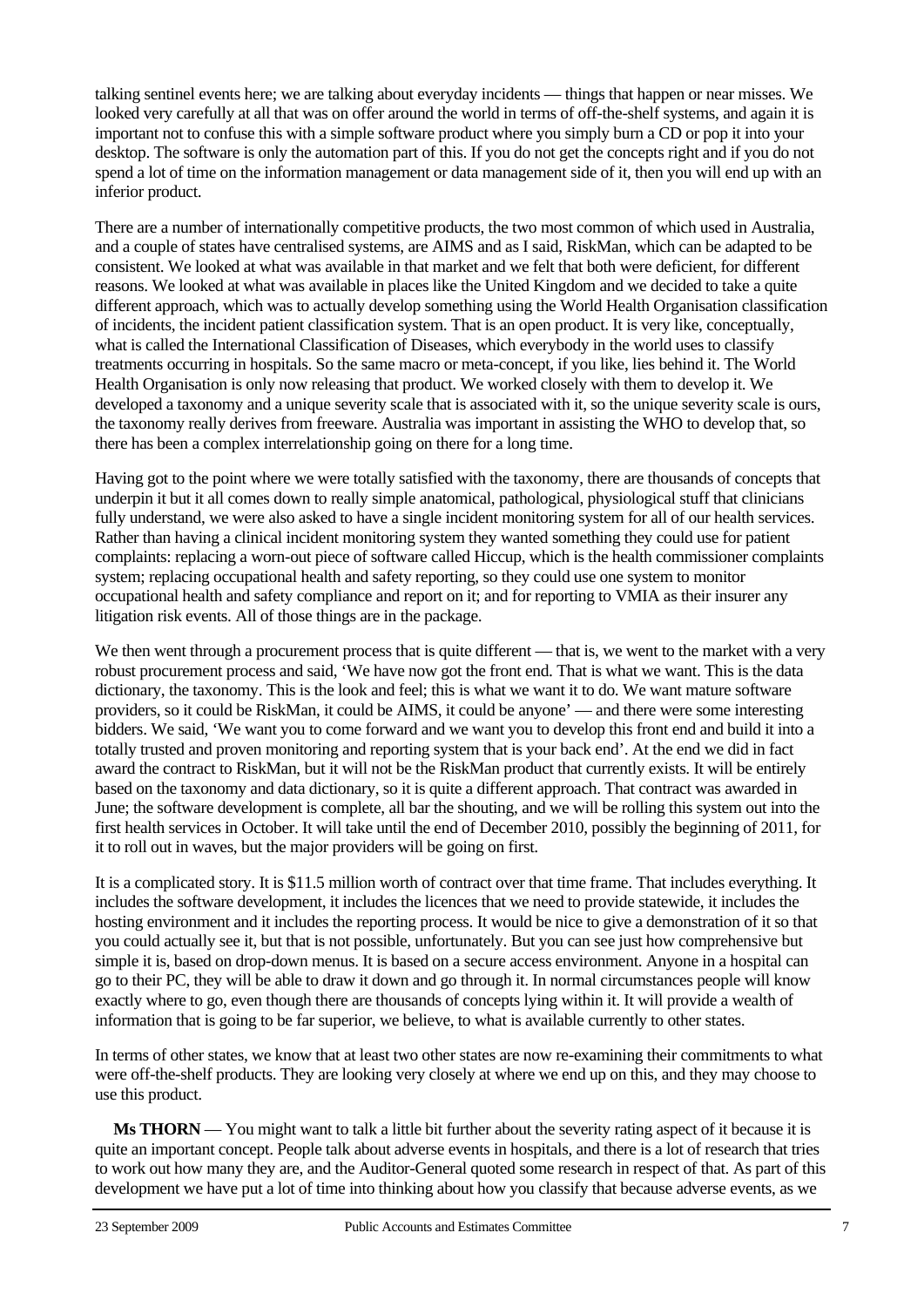said in our initial response to the Auditor-General, range from, 'I got bruised when you gave me a needle', which is not uncommon as you get older because your skin is a bit fragile, to the worst possible type of adverse event, which is an unexplained and unnecessary death. We have done a lot of work around that conceptual framework.

**Prof. BROOK** — The severity framework is a very important part of this product. It is not gargantuan in terms of numbers. We do not have thousands of different severity ratings, we only have a few severity ratings, but there is a whole set of algorithms that lie behind what makes it into which category. The thing that is most different about this, and it differs from any other system and indeed from Australian standards, is that it looks at the outcome to the patient as the principal determinant of severity. It is not actually looking to the process, it is not looking to the typology of the incident, it is looking to what happened to the patient. It goes from 1 right through to near miss at the other end. If it is a low number in the scale, that is something which triggers a root cause analysis. Again, we are not talking about the sentinel events. Sentinel events would be included in high-end events, but the sentinel events are a defined cluster of extreme events. In this categorisation system any clinical incident that is categorised as 1 must have a root cause analysis undertaken and remediation steps documented for what happens thereafter.

That moves through to, as I said, the other end of the scale where we will capture near misses. Capturing near misses makes the process, the documentation, larger, but if you do not capture near misses — and you do not necessarily have to do a root cause analysis or a great deal of detailed investigation of near misses — you are not aware of how often something might have happened. Again, remembering that even the best clinical incident system in the world will not capture all incidents. There will be things that people did not recognise as incidents, so it is important to capture real incidents as they are seen.

**The CHAIR** — It depends on the people putting the information in, of course. Did you want to follow up?

**Mr WELLS** — Yes. I thought you might have been more descriptive with your answer. But anyway, we will move ahead. Will the data that has been generated from the system be audited and then publicly available? And if it is going to be made publicly available in some sort of format, what will be the time frame?

**Prof. BROOK** — What will actually happen is that the data will be collected in a central repository but the identifiable information will in fact be still owned by the hospital or health service. There is a range of extremely valid reasons simply releasing information, particularly identifiable information, is not appropriate. Obviously there is the confidentiality element of privacy, but there is also the important aspect of not punishing, of having a permissive environment — that is, we want people to report; we do not want people to feel that if they are reported, that is a problem in terms of punishment. The information will eventually come to us on a monthly batched basis. There will be a couple of Chinese walls built into the system so we do not get to see the identifiable stuff, but it has to be collected because otherwise you cannot do things like occupational health and safety reports or other things which are named information.

That information will then get fed back to health services and it will be — the term that is most commonly used is not 'audited' but 'cleansed', the distinction being that you are looking to avoid duplicates, you are looking to avoid erroneous information. To actually audit millions of incidents is probably impossible. So the information will certainly be verified and it will then be fed back in a manner that allows health services to look to how they compare with others. No firm decision has yet been made about public release of this information, but it will be in a form that should there be a desire for public release, there will be an ability to do so, at least across the system. That will need to take account of issues of scale. We all know that there be can one incident in one health service — say, a small health service — that causes huge problems for the whole town or community. We have to be careful to avoid that.

**The CHAIR** — And you have said in your submission, on page 49, that an annual report will be prepared on this matter and put up on your website. It does come back to our principle of subsidiarity here. I mean, the last thing you would want is for people to report their incidents and think they do not have to do anything about it, 'Unless the head office tells us to do something'.

**Ms THORN** — I think the clinical governance framework is very clear on the processes that the health service needs to have in place to follow up on incidents. This is something where you want more reporting than not, and you want it for purposes of improvement, where people go back to look at their processes and say,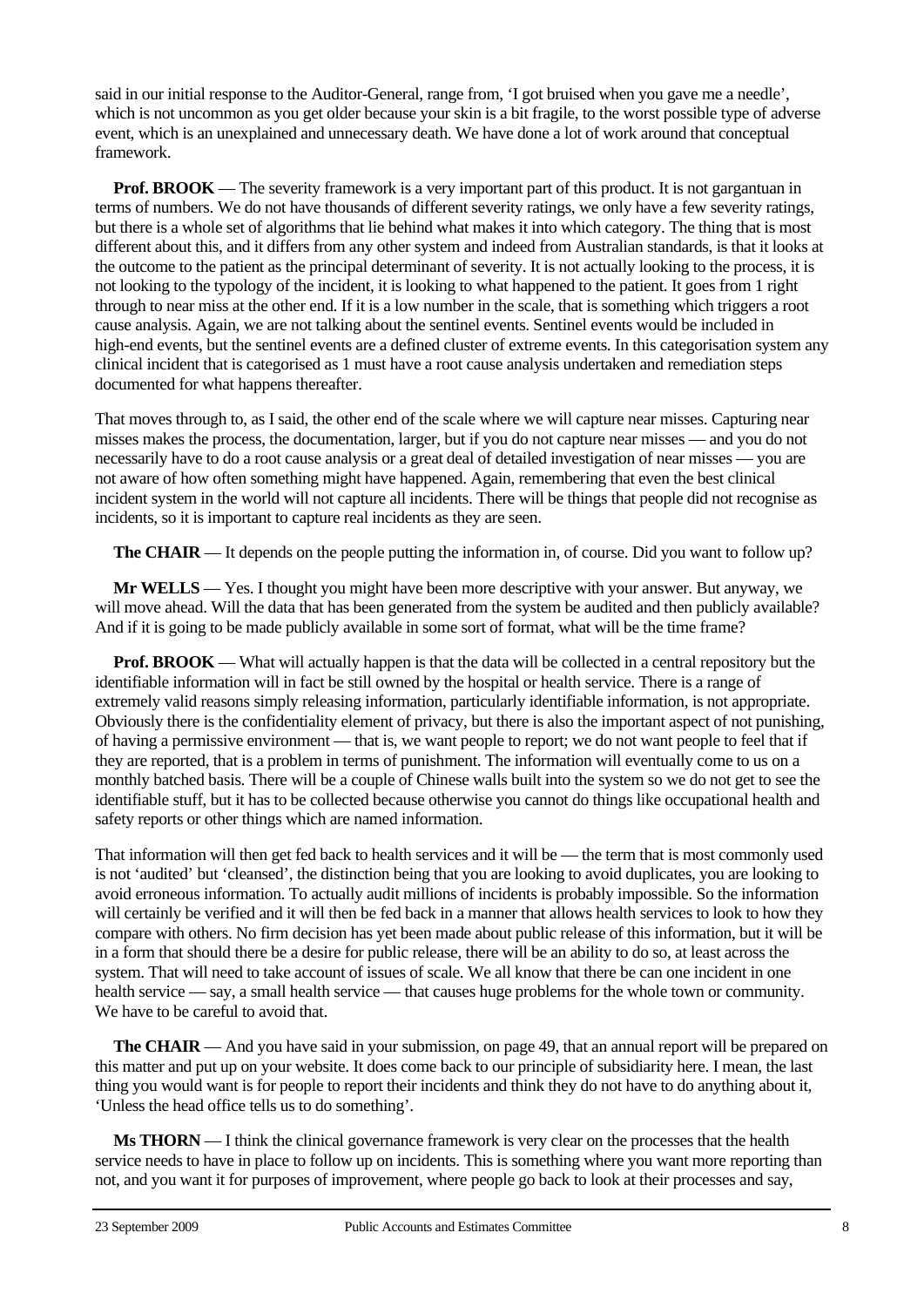'Was there anything we could have done to have avoided this? And therefore is there anything we can do in the future to make sure this does not happen again?'. As I think I mentioned, we will be looking at potentially the hospital accreditation process as a way of, if you will, auditing whether or not people are following clinical governance procedures, the requirements of which will be that they have processes for following up on incident management. It will be one of those strange things where more reporting is better than not more.

### **The CHAIR** — Yes.

**Ms THORN** — And it is something where you would want to be looking at trends over time — are people using the information that they are getting fed back to them sensibly, and seeing it trending down or up, depending on which way it should trend, over time? And then as all of our understanding becomes more sophisticated, this gets built into potentially the kind of performance indicators we would be putting in the statements of priorities that we would then be measuring health services on, along with financial and access indicators.

**Mr NOONAN** — This is really a follow up to Mr Wells's question in relation to the incident management system, although it is also referred to as the incident information system. There were a couple of things in the Auditor-General's report that stood out for me. One of them was in terms of your own response where you talked about training within hospitals with the rollout of this really being the key to the success of this project. You have not made any reference to that issue yet. Also in the Auditor-General's conclusions, on page 32, he identifies a couple of challenges for the department in terms of potential stakeholder resistance to change and also the recent IT implementation in other areas, suggesting some risk of delay. I would be interested in terms of the rollout of this particular system-wide or statewide technology, if you like, in terms of each of those three areas, and in your response.

**Ms THORN** — Do you want to handle the first one and I might take up the last one, because it is a reference, I think, to HealthSMART?

**Mr NOONAN** — It does not say that explicitly in the Auditor-General's report but — —

**Ms THORN** — Yes, but that is what it is a reference to.

**The CHAIR** — We know it is part of — —

**Mr NOONAN** — Probably.

**Ms THORN** — If you speak on the training issue.

**Prof. BROOK** — Yes, training is an integral part of the contract we have. We recognise that there is obviously a need for people to understand the look and feel of this new system. From all that we have seen through focus groups so far, there is no resistance to change. Indeed people are actively looking forward to this new system. As I said, it actually makes life easier and it is in a form that is pro-intuitive. Remember we are talking clinicians, so we need to train our thinking around what does a clinician want and how would they like to use this.

The majority of people who will report incidents will probably be nursing staff, not medical staff, but it could be pharmacists or allied health practitioners or anybody who logs into the system. One of the reasons this is going to go out in waves is because we need to have a process of assessing how well we have done at each end point. Does that answer that part?

**Mr NOONAN** — That makes sense.

**The CHAIR** — We love the concept of waves; very summery.

**Mr NOONAN** — It is still ambitious.

**Prof. BROOK** — One of the criticisms that the Auditor-General had of us in his audit follow-up of 2008 was that we did not have a system in place. I think, as I explained earlier, we made that choice very consciously. We told the auditor so at the time and we said that we are going to spend a great deal of time getting this right, not simply buying a system and then getting a second-rate outcome.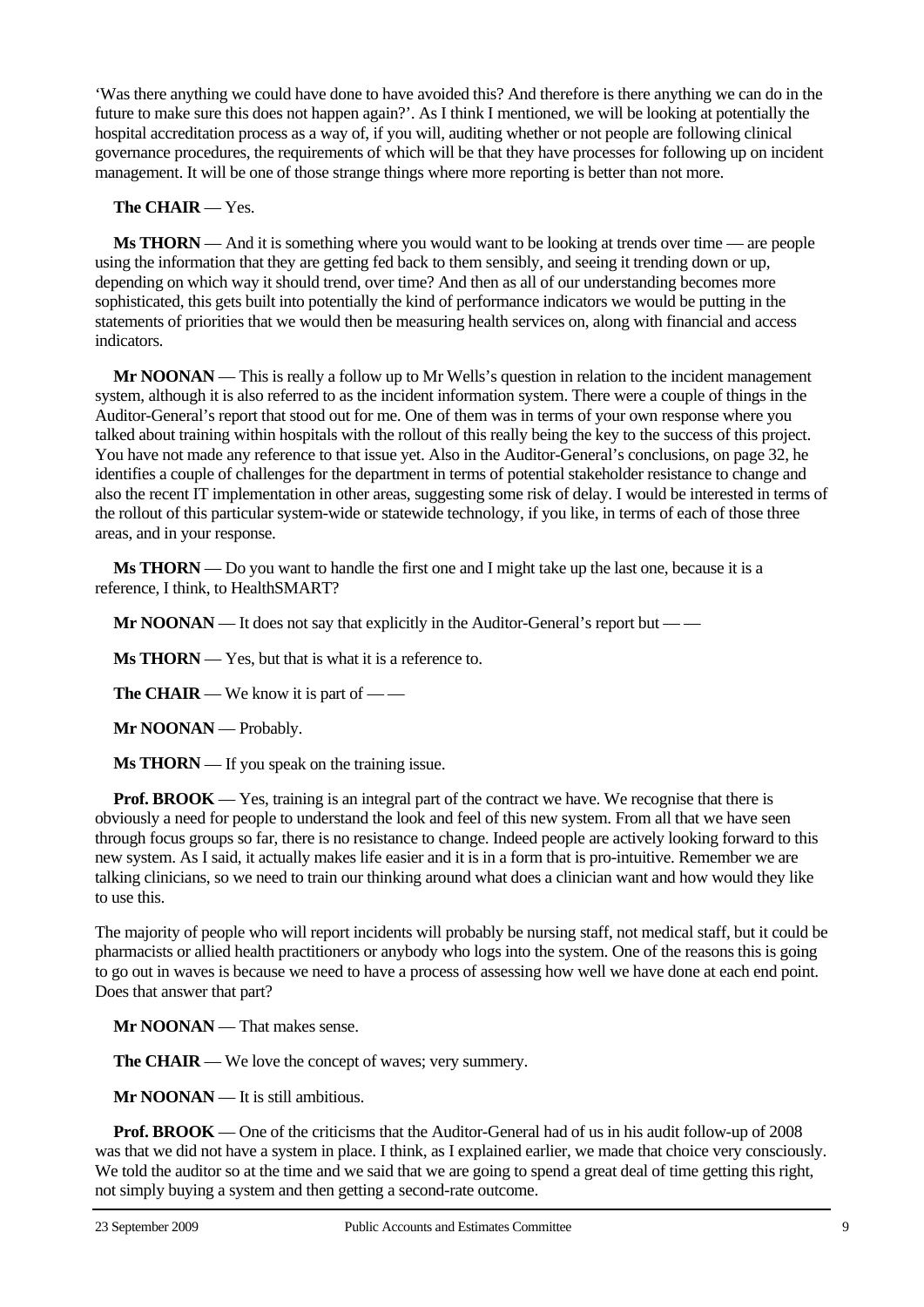**Mr NOONAN** — Is that in part to overcome the potential resistance stakeholders might have to picking up an off-the-shelf system?

**Prof. BROOK** — Absolutely, but also to produce a quality system in its own right. Again I emphasised earlier, and given any chance I will continue to emphasise this as long as I draw breath, when talking software or any information system, it is really important not to confuse the electronic bit — the boxes and wires and including the software — with what it is you are trying to get. What it is you are trying to get is your desired outcome. So define that to death and make absolutely certain you have everything precisely scoped; never change the scope once you start it. The clearer you are, the easier it will be. Do not just go out and think, 'Oracle. That sounds great'. Oracle is a bad example because it is such a universal system. 'That looks like a great thingo but, by the way, it does not do what I want. We will just make a few changes around the edges. Oh, look, the whole thing has crashed'.

**Mr DALLA-RIVA** — We call it myki.

**Prof. BROOK** — We did spend a tremendous amount of effort. I will just reinforce what you said, there is no doubt that has been extremely important in breaking down potential resistance to their product. This is what they want. We are also very sensitive — -

**The CHAIR** — That is something you experienced with HealthSMART, for example.

**Prof. BROOK** — I will defer to the secretary the discussion of HealthSMART issues. I am really talking about a long commitment to data management and understanding what it is that you want rather than simply saying, 'It is electronic. It must be IT'. I do not care what boxes and wires people use  $-$  I do but  $-$ 

**Ms THORN** — It is the intellectual underpinnings to it.

**The CHAIR** — It is all right. I think you will find the committee has the same view as yourself. The better the preparation for IT, the better result you are going to get.

**Ms THORN** — In respect to the final part, I wanted to talk about HealthSMART but not as a comparator of planning and roll out. HealthSMART has taken longer to roll out. It is a very large, very ambitious program we were probably overly ambitious — and a very complex one. It is essentially replacing the fundamental ICT underpinnings of the public health system in Victoria.

But the reason I wanted to refer to HealthSMART is to talk about the part of the rollout that we are currently entering into, which is the rollout of the HealthSMART clinical systems. This will see a very complex clinical management system being rolled out, certainly the first trial is in health services in the next couple of months, and that system itself will also add to our capacity to significantly oversight and manage patient safety and quality issues. The whole use of clinical tools from automated records that are real-time and up-to-date at bedside level that give you absolute and total access to the patient history and their response to a whole range of pharmaceuticals or other forms of treatment will also be part of it, essentially tools that will enable you make good diagnostic decisions about what kinds of treatments ought to apply. They will form part of that clinical system rollout.

The VHIMS is comparatively speaking quite small, but that is not to say that it is not going to be a very powerful tool for us. It will be supplemented over time by a bigger, very powerful tool in the clinical system program that is part of the HealthSMART program.

**Mr NOONAN** — You are confident that the IT which is being built for this will meet the expectations in terms of time lines for implementation?

**Prof. BROOK** — Yes.

**Mr NOONAN** — Thanks.

**The CHAIR** — It is a relatively small system, I suppose.

**Mr DALLA-RIVA** — I just want to go to page 20 of the Auditor-General's report relating to roles and responsibilities within the patient safety system, and in particular the overlap and duplication of VQC and SQB.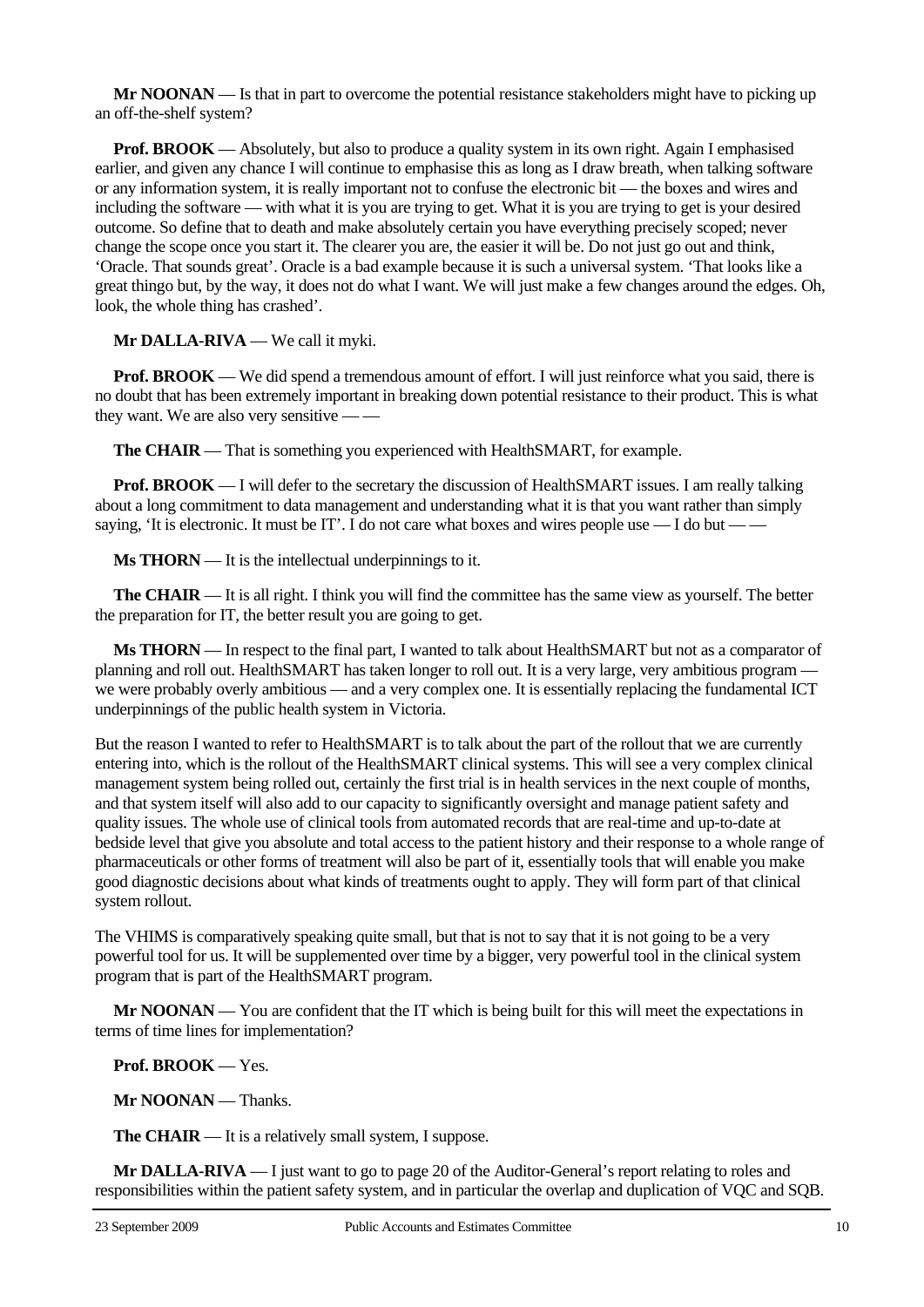It was pointed out by the Auditor-General this morning that they have concerns. The VMIA also presented evidence today, and I cannot recall it in much detail as I would have to go back and look at the Hansard transcript. But in terms of their concern, they say they are now engaged with the Department of Health. In their responses on page 6 and 7 in attachment A, which you do not have a copy of but which they have provided to us, they talk about regular meetings with you et cetera, and go on to say:

The VMIA is now a member of the VQC and our role has been recognised in the VQC strategic plan 2008–12 published in February 2009.

I then notice your response on pages 53 and 54 which talks about the statewide quality branch:

The committee seeks information on what DHS has done to remedy the situation in relation to the duplication.

I am just trying to get a feel. You have got all these people there. You have got the clinical government policy framework, which touches on that area, but given that there was a direct recommendation by the Auditor-General — in particular I think it was 3.1 or 3.2 — can you perhaps give us a bit of an overview of exactly where it is at and how it is all working together, because I did not get a feel this morning from VMIA that they were actually engaged in the process.

As I said, I will have to review the Hansard transcript, but I did not get the assurance as much as I do from you. Maybe you, Professor, in 3000 words or less — or you, Ms Thorn, in 100 words or less — might be able to give us an outline?

**Ms THORN** — I accept the Auditor-General's remarks in that. If there was any confusion, it was entirely unintentional. This is a complicated space. The VMIA is the insurer, and clearly as the insurer has a very critical interest in how we manage patient safety and quality. We do have a very close relationship with them. I meet with the chief executive a couple of times a year, they come to our executive to present relatively regularly and we have an ongoing liaison with them — with their interest in us, because we are one of their biggest clients as well.

The statewide quality branch is the part of the department that does the work that leads to the development of the framework, the tools, the assistance in the oversight of what is actually happening on reporting in quality matters. They are the internal experts for us. Then the Victorian Quality Council is a body of experts from the system, and does — as you noted — now include the VMIA, who advise the minister and the department on issues of quality and safety. They are a very key input of advice to us.

We go to them and use their advice when we are looking at new policy. They are, as I mentioned, looking at what is the best kind of indicators we should use for quality and safety. They are a group of critical stakeholders. Lots of commissions are chaired by Dr Sherene Devanesen from Peninsula Health Service — a very critical source of what you would call expert advice to the department, which supplements the experts obviously we have in the department who work in this space.

We feel confident that we have made those roles clearer to everyone and that people are being more conscious about how they deal with each other, on what matters they need to deal with each other, how matters get referred between them and who in the end has ultimate responsibility for implementing them. Implementation of policy, once it is decided obviously, is the role of the department, and we implement it via guidelines and tool kits and then ongoing monitoring and dialogue with the health services about how it is working.

Along the way we may also ask the Victorian Quality Council what they think is happening so we also get that source of advice. I am not sure if it sounds less confusing. It feels less confusing to us and, we think, to the people in the system.

**Mr DALLA-RIVA** — The issue is really about the overlap and duplication, I guess.

**Ms THORN** — I do not believe that there is that level of overlap and duplication.

**Mr DALLA-RIVA** — Given the Auditor-General at the time said that DHS was unable to provide further details regarding their responsibilities, I gather they have all been resolved since -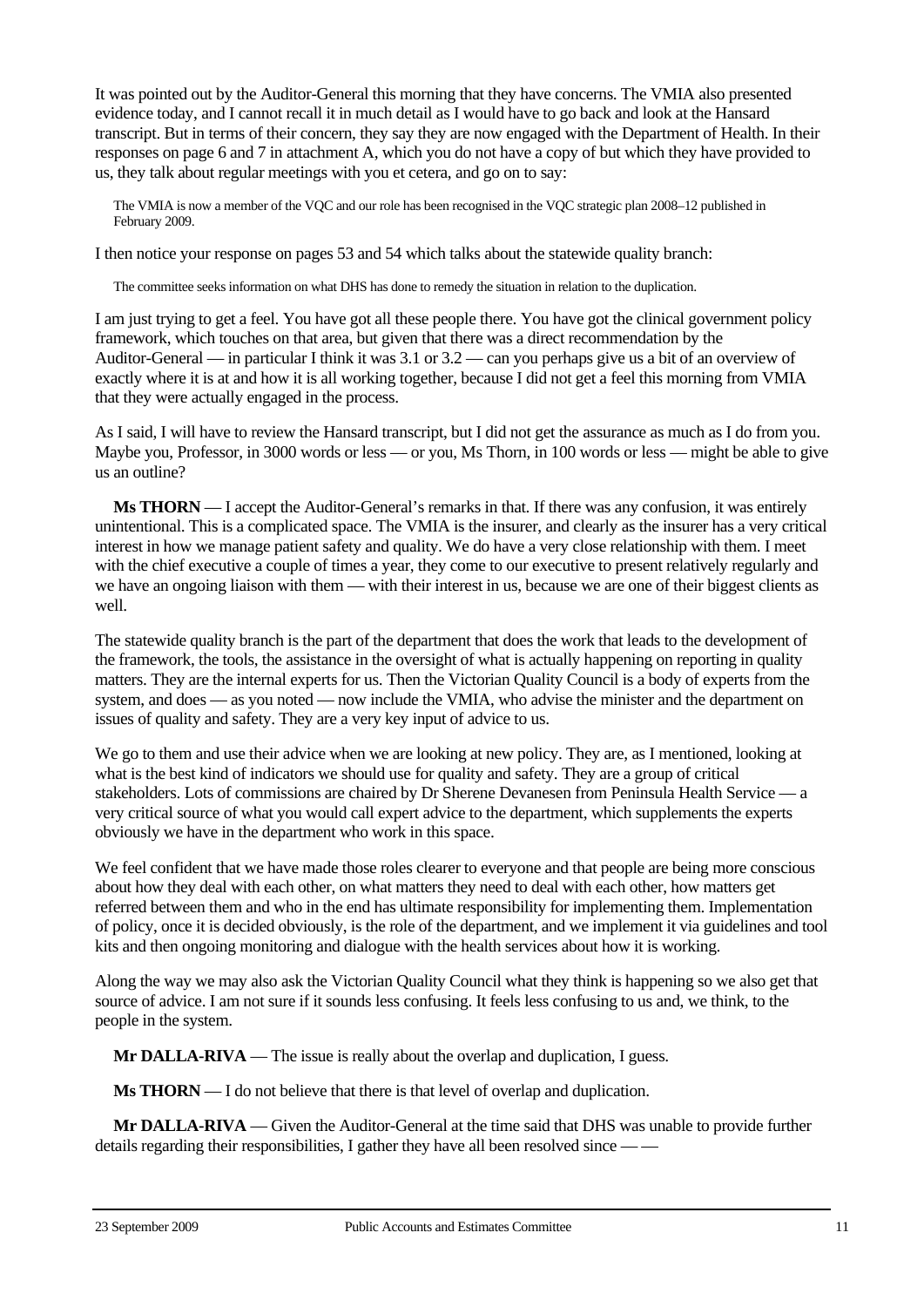**Ms THORN** — That has all been resolved as part of the review of the role of the branch, of the role the council and our ongoing dialogue with the VMIA — and our ongoing interaction with them as our insurer in this space.

**The CHAIR** — Do you have the review of the SOB benchmarked?

**Ms THORN** — Benchmarked?

**The CHAIR** — You did the review.

**Ms THORN** — Yes.

**The CHAIR** — And that was not done in accordance with the highest quality processes. We asked the Auditor-General this morning about this review of the branch, and he was not able to give any comments as regards to that, so its completeness in terms of the sort of task which should be assigned — —

**Prof. BROOK** — The review was external; it was not something which the department did. KPMG was commissioned to undertake the review, and I guess they do have their own quality assurance processes and their own internal audit processes. It was a review, not an audit, and we have now implemented the findings of that review.

**Ms THORN** — Essentially it was an organisational review to say: are the roles, functions, structure and ways of operating appropriate for the department's role in respect of quality and safety? I was not actually there at the time, but I certainly know subsequently that people were picking up on such issues as whether the role of the branch was clear vis-a-vis the quality council. It was an organisational review which looked at roles and operating procedures.

**The CHAIR** — Okay. We are just trying to establish as a committee, as a follow-up, that the overlap and duplication has been reviewed and clarified.

#### **Prof. BROOK** — Yes.

**Mr DALLA-RIVA** — But we are getting statements, Chair. We have got documents showing the framework, but I am trying to work out where within the department or within the VMIA —

I know we have got some agreements, but I got the feeling from this morning's discussion that there is a lot of talk going on — and that is fine — but there is not really something in concrete. I am not saying the document means it is there, but we are not getting that comfort, perhaps, as the other things that have been dealt with, which clearly you have.

**Ms THORN** — I cannot produce for you a document that says 'This is what we do', other than the VMIA itself has a statement of what its role is. The department has an arrangement with the VMIA as our insurer.

**Mr DALLA-RIVA** — I understand.

**Ms THORN** — I would need to look at the Hansard transcript from this morning. I am happy to take that on notice and come back to you with further information once I look at that to see if I can actually add something, to clarify, but it is our view that if there was confusion, it is much clearer now.

**Mr DALLA-RIVA** — I am not clear, but you can take it on notice and maybe — —

**Prof. BROOK** — Can I just add something to what I said before? I have just been reminded there were in fact two reviews. KPMG conducted the review of the Victorian Quality Council, coming at it from that perspective — Jim Birch was involved. I think PricewaterhouseCoopers conducted the review of the statewide quality branch coming at it from that perspective. It was the result of both those reviews.

**The CHAIR** — The one done in November 2007?

**Prof. BROOK** — VMIA participates to the extent that it wishes. Its accountability is quite separate from ours and its relationship with hospitals is quite separate from ours. We have a service level agreement with VMIA. That is quite recent; we have not previously had that. There is a new chief executive and a new set of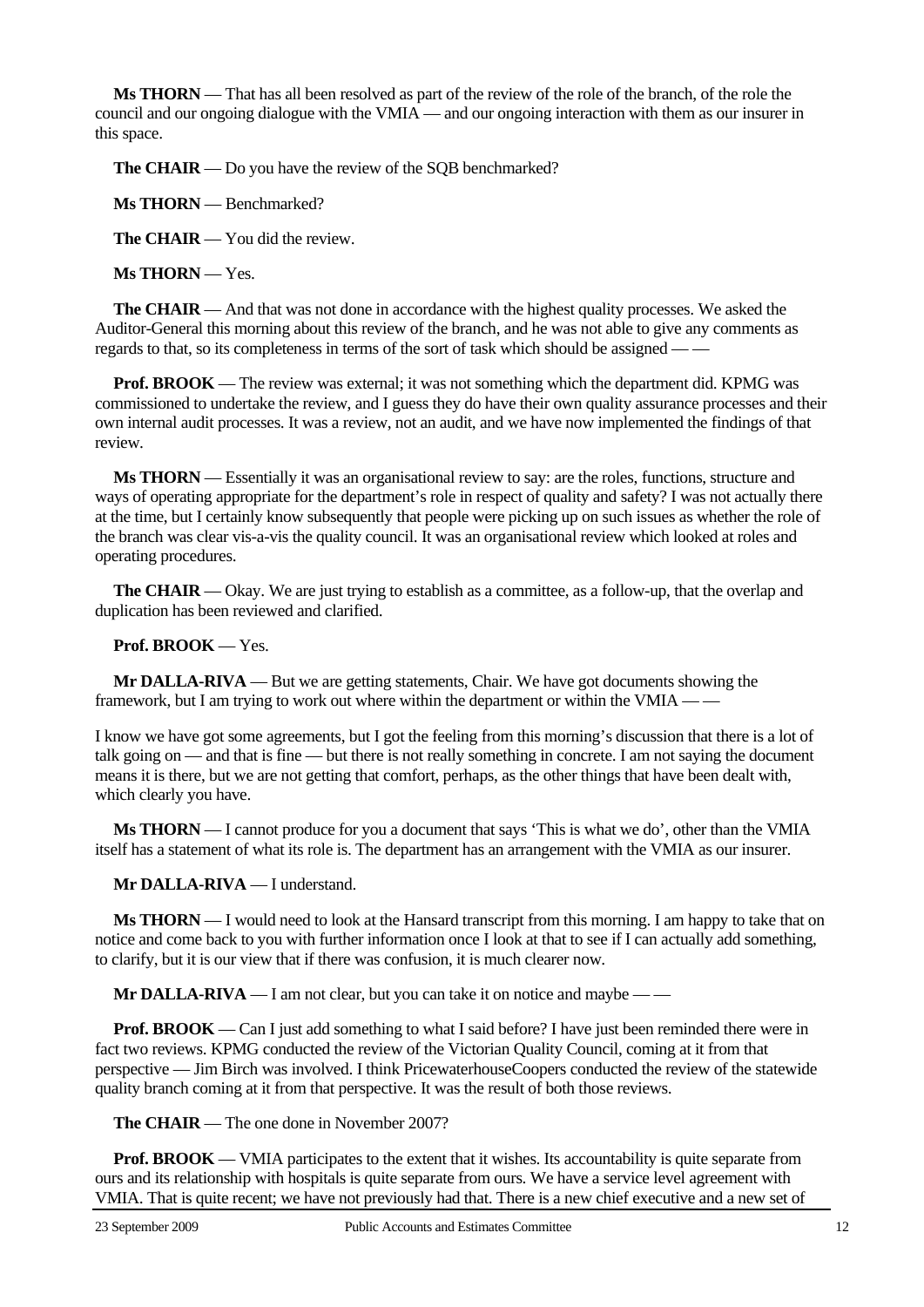account managers — or relatively new — in VMIA, and we meet with them quarterly to discuss any issues that they wish to discuss. That may include risk management initiatives, but remember that they come at this from an insurance perspective not from a broader church of safety and quality.

**Mr DALLA-RIVA** — That is one of the things that the Auditor-General — at one point I think that the Auditor-General wanted an overview of — and I think it was about this particular issue: leadership; and it is referenced there on page 22 about the leadership and coordination of this particular issue that we are discussing. That is where I think some of the confusion arises. Obviously coming from your perspective as a department, VMIA is coming from a different perspective and I guess that is what the Auditor-General was concerned about. There is still this duplication. Who ultimately has the responsibility for the quality differences that occur between the two? Take it on notice, have a look.

**Ms THORN** — I will take it on notice.

**Mr DALLA-RIVA** — I am not clear on it. Sorry.

**The CHAIR** — That would be good. We will have another look also at pages 53 and 54 of your response, and you might have a look too in light of the Hansard transcript as to whether anything else can be added to that.

**Mr SCOTT** — In the presentation that was provided to the committee, there was a discussion of the progress of the Victorian uniform governance policy framework. In that discussion there was further reference made to consumer participation. In that light, I would be interested to hear some more information on how the department engages with consumers to improve the quality of care.

**Ms THORN** — There is — —

**Ms PENNICUIK** — Another handout?

**Ms THORN** — We do have a handout on this! There is a whole range of ways in which the department and health services, more importantly, get the consumer voice into the process of delivery of health services, and this ranges from the most positive to the most negative. The most positive is the policy framework that we have called 'Doing it with us not for us', which provides a set of guidelines for the system on what are appropriate measures for involving consumers in governance matters and also through feedback processes and patient charters. There is a whole range of activities that way.

At the most negative end is the capacity for consumers to make complaints if they feel that the level of care that they have received from the health service is not adequate, and that will be a requirement for a complaints process both at the health service but also ultimately to the health services commissioner, which is the independent body that looks at complaints in the health service. It is probably better to focus on the positive side of that which has been the very real requirement of health services to engage consumers in how they deliver the services.

I mentioned earlier, just by way of example, that part of the process associated with that is the requirement for health services to issue a quality-of-care report each year which will include in it how they are involving consumers in the delivery of the health service and getting their feedback about what is important. As recently as Monday this week, I think, I spoke at a conference that we co-sponsor with — and I have totally forgotten the name of the body — —

**Mr DALLA-RIVA** — It was that impressive, was it?

**Ms THORN** — No, it was very impressive. It is part of our consumer focus which primarily was attended by consumer representatives.

**Mr WALLACE** — The Health Issues Centre.

**Ms THORN** — The Health Issues Centre, yes, sorry. I was both delighted and astonished. There were an enormous number of consumers who attended this conference who are actively involved in making sure that we all keep on our toes and that we make sure that the consumer voice is heard in the delivery of health services.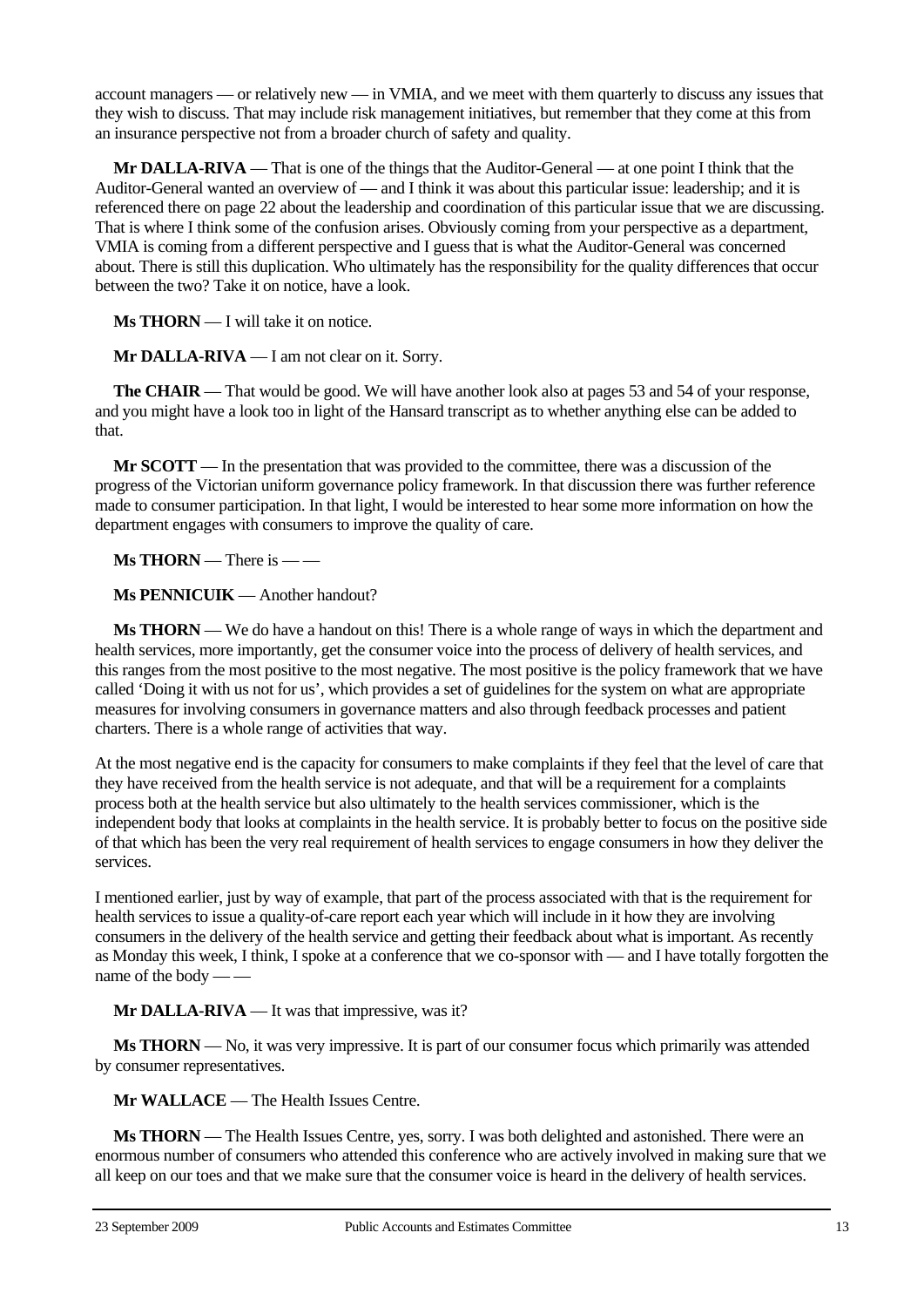We have just inundated you with vast amounts of paper which give you access to a whole range of guides that we have issued for the health system on how they should be involving consumers in their processes.

**Prof. BROOK** — If I could just briefly add that earlier I distributed to you the short and longer versions of the clinical governance framework. I do apologise for the handing out of so much paper, but it is Show week and I thought that we would give you a sample bag! A lot of this material is very new and so it is very worth drawing it to your attention.

The clinical governance framework itself is absolutely patient-centred. It is really important to say that. All of our safety and quality frameworks are centred on the patient, who is the ultimate consumer of health services. Of course, we engage consumers in everything we do: every committee or every activity or every policy development which comes from the department — including VQC, which is serviced by the statewide quality branch — has consumers writ large; they are part of all of our developments.

Of course, formally hospitals have consumer advisory committees as well as quality-of-care committees. The quality-of-care committee in a hospital does not necessarily have consumer representation. Many do, but it depends to some extent on the exact structural arrangements within that hospital or health service, but they do have a community advisory committee. It is our experience that they are very active, but a lot of people look in this space; it is not that there is a shortage of opportunities for people to put their input in, whether it is positive or whether it is negative, through complaints, at hospital level complaints, to any of the many monitoring bodies, including the health services commissioner, so there is a very healthy engagement of consumers. The more so, the more — no, I will leave it at that. There is a very healthy engagement of consumers in all we do.

**Ms THORN** — I would add to that we seek to have on health service boards appointees who are there to look at the interests of the community and most particularly the community of consumers, so that they sit there as part of the governance of the organisation as well.

**Ms PENNICUIK** — Just before I ask my question, is 'consumer' the same thing as 'patient'?

**Ms THORN** — Yes. You can get into long debates about the right word to use.

**Ms PENNICUIK** — The customer is the passenger?

**The CHAIR** — There are also families and others too.

**Ms PENNICUIK** — That is my question.

**Ms THORN** — Patient is the preferred term, but not everyone sees themselves as a patient, so it is a tortured area.

**Ms PENNICUIK** — I would like to delve a little bit more into the new system that you were comprehensively describing for us there, which I thought was very fascinating. There are a couple of things you talked about that I would like a little expansion on. One was the first set of providers that it would be rolled out to. The second that was of great interest to me was — I think you said, but you might like to clarify — that occupational health and safety incidents were going to be rolled into this system. That may not be what you said but you mentioned it a couple of times, so if you could clarify that?

One of the other issues that was raised particularly in the earlier Auditor-General's report was about the reporting of clinical incidents — that there was significant variation on what to report, when to report, what to investigate further, how to conduct an investigation, no certainty, that the same incident would be identified and treated consistently between two units in a hospital or between two hospitals, and that the system relied too heavily on individual judgement.

Will this new system mean there will be in place a sort of minimum standard for clinical reporting that will mean that sort of variation based on judgement and should this be reported or not be reported? Will that be overcome by this system? The last part of it is: will this new system fix up the problems that are existing in the IT system, which some practitioners have said should be relegated to the museum?

**Prof. BROOK** — The quickest answer to the question, 'Will it include occupational health and safety incidents?' is yes. I think I said that when we went out there, there was a strong view that it should include all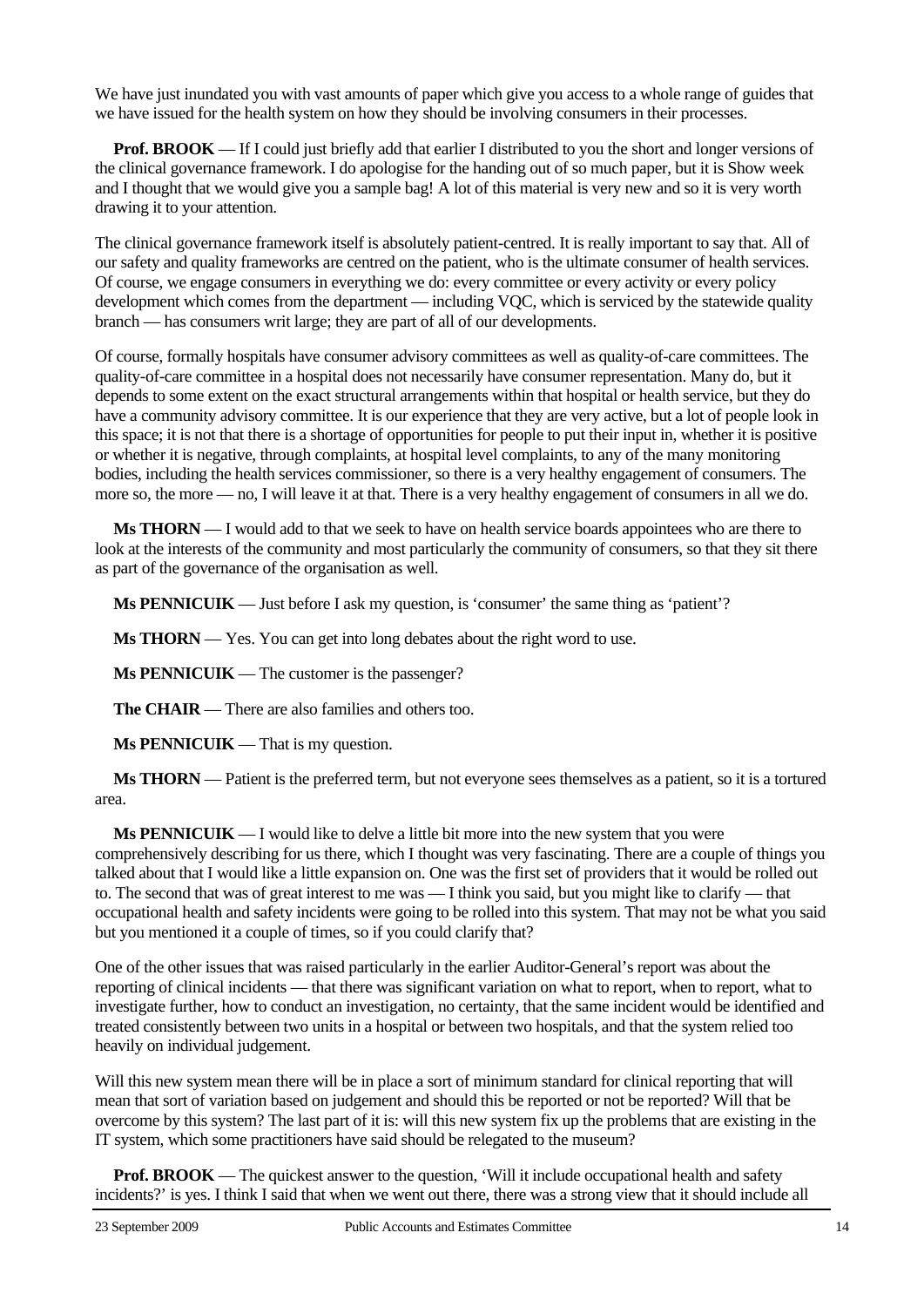incident reporting, not just clinical incident reporting, so it will include occupational health and safety; it will include patient complaints, all of which will be recorded on their system or can be entered directly into the system; and it will include the sorts of things that VMIA is interested in — litigation related or potential litigation related events, so it is their business.

We do not get involved in any of those. We will not be looking at patient complaints. The health services commissioner will be. We will not be drawing down the VMIA files. That is their business. And WorkSafe will be dealing with the occupational health and safety reports. So what we will get reported to the Department of Health is the clinical incident aggregate information.

On the question of severity of incident reporting, when the Auditor-General's report came out, there was — and I think in that report there remains — a bit of confusion about what is the level of severity at which a report gets made, and at the risk of really driving you nuts, I have yet another document to hand out, which we will have passed around to you, being on the sentinel events system. I am only mentioning this because I did mention also in my earlier discussion that this is separate from sentinel events. We have had a longstanding sentinel event reporting process that has been going on for all of this decade.

**The CHAIR** — What is the definition of 'sentinel'?

**Prof. BROOK** — A sentinel event is a rare and severe event that simply should not occur, and we subscribe to the national definition of sentinel events, and the national definition as defined by the commission on safety and quality at the national level.

There are eight sentinel events. They include such things as suicide whilst an inpatient. They include such things as wrong part, wrong surgery, some anaesthetic events, fatal embolism. These are things that should not happen, so we have collected them on a common definition for the best part of a decade because they are rare and because if it ever happens, the only way you can learn is if everybody is aware that this thing happened, and you then conduct a full root cause analysis and then implement the learnings. If you do not do that across the whole system, then you cannot know of or learn of something that happened in, say, Barwon Health, to choose a bad example — or to choose a hypothetical example, I should say.

All of that gets published in a report that goes to all health services and is available publicly for that matter. When it comes to clinical incidents, what the new system does is provide absolutely clear taxonomy so that you can be confident that you are comparing apples with apples. The Auditor-General was dissatisfied that you could have different taxonomies or that people might choose to say, 'This it more important than that', so he wanted, and the system will deliver to both of those requests.

There is a very clear taxonomy based on the World Health Organisation, or indeed it has formed sort of mutual development of the international classification system and, as I said, it has thousands of concepts buried within it, but it all comes in a drop-down menu that is very easy to use, so people will find it very easy to navigate that, and that has been our practical experience. What we can be sure of is that once you put A to B to C to  $D$ . because they are often multifaceted things — you will get the same if that is done in health service A or health service B.

I also mentioned the severity rating, which is ours, which we have developed. It sounds quite simple but actually involves quite complex thinking behind it — that is, what is a category 1-type incident? Not a sentinel event; what is the highest level of clinical incident? That is also defined within the system.

As far as investigation tools are concerned, we provided some years ago now a range of tools and guides for the investigation of incidents going from full root cause analysis to slightly lesser things. We are not a training provider, and we do not have a whole army of people to go out and train staff. If we find, for whatever reason, that training in certain methodologies is required, we purchase that in and contract that from the training provider, or hospitals themselves can contract from a training provider. That is not systems training; that is actual common methodology.

As far as the first wave of hospitals is concerned it will be Barwon Health, Eastern Health, Ambulance Victoria, a community health service yet to be determined, the Royal Women's Hospital and the Royal District Nursing Service. That will be the first wave. We will then assess how that has gone before we move into the next waves, which are the industrial-strength numbers. There are some pretty big bases already in that first wave.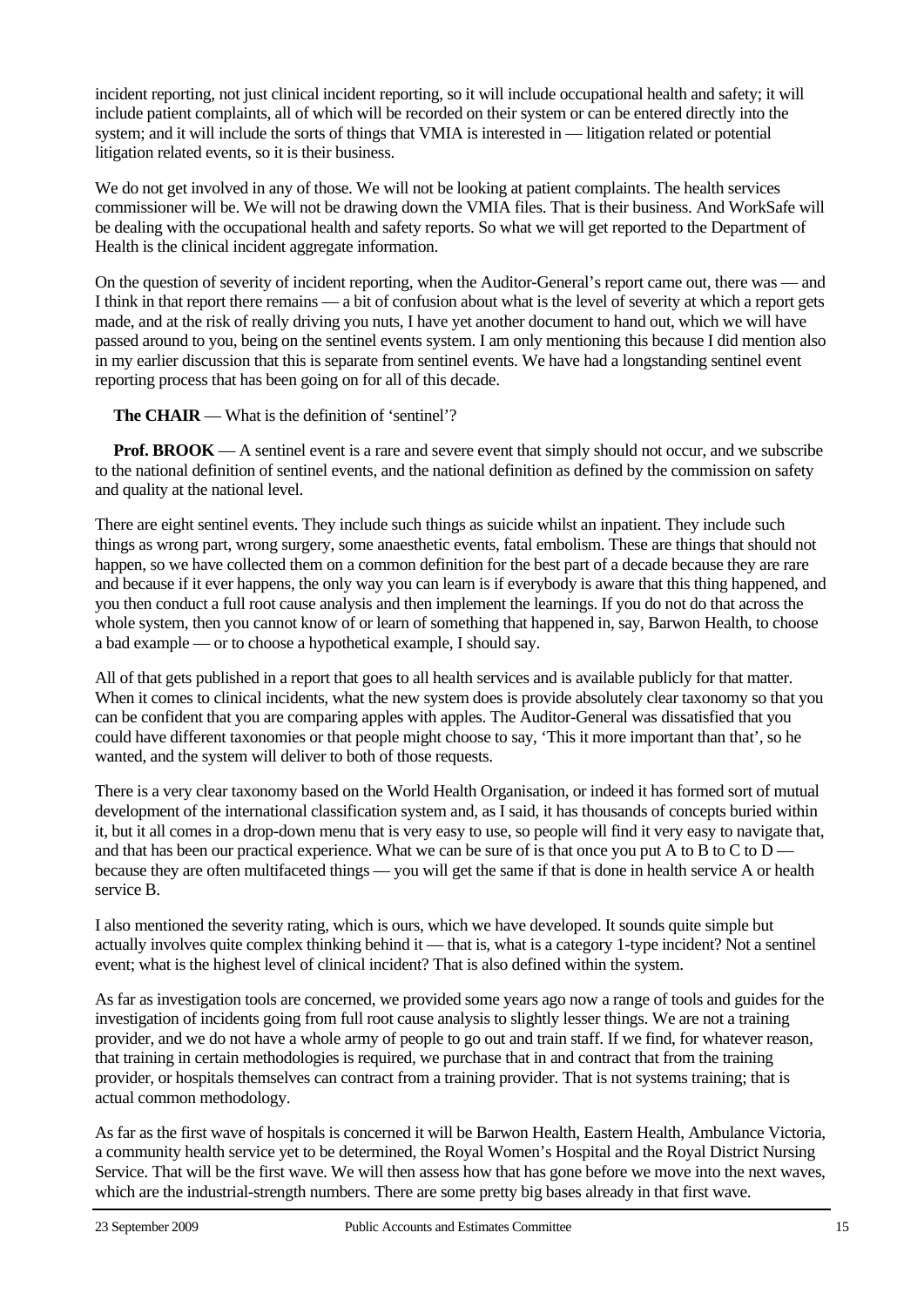**The CHAIR** — Just in terms of what the incidents are going to comprise, I noticed that at page 8 of the Auditor-General's report it says most of the incidents are likely to be near misses. Is that what we are looking at?

**Prof. BROOK** — There will be near misses.

**The CHAIR** — No, but it says here that the most common type of clinical incident is a near miss.

**Prof. BROOK** — Yes. I do not think I directly answered, 'Will it capture all incidents?'. The question of what you capture actually depends partly upon education and partly the want or desire of the clinical staff or staff of the hospital — whoever it may be — to record. I talked briefly about the concept of a permissive environment — an environment of support for reporting, a culture of knowledge and a culture of knowing, not a culture of negativism. There is a real balance there. You do not want people to in any sense hide from reporting because they fear that that might be considered a bad thing for them. That is all about education and support. I think I can confidently say that the board chairs and the CEOs are very supportive of this. There is no suggestion of any problems. If there are issues of serious allegation or whatever, they go through different processes anyway. Those things already do happen.

If the system works well, yes, we actually do anticipate that we will get lots of near-miss reports. As I said, they are very important, because if you do not know that, you do not have a feel for the denominator. If there are X per cent of incidents, what is the base? How many times did you have a lucky miss? If it works well, we will get there, and the least number will be the level 1 high-risk incidents. These things will also interplay, as the secretary has said, so that it is not going to be just one thing happening here. Once we release this we will have some information which will be extremely valuable to us on things like medication error, where we currently have limited information in truth of how many medication errors occur. One of the great strengths of the Cerner clinical system as part of HealthSMART is the pharmaceutical module, which if it works to everybody's expectation, will dramatically reduce medication error.

It would be nice to have the denominator as well as the numerator — if it has gone from here to here, where was it? — or an evaluation capacity. That will provide us with things like that, but they are not in general level 1 incidents.

**Ms PENNICUIK** — I think what you are saying is there is still going to be a certain amount of reliance on the individual staff to be aware. You are saying once it goes into these systems it will all be comparable — there will be apples and apples — but it is still going to be reliant on those staff knowing they should report, for example, near misses. I know from occupational health and safety that reporting of near misses is very important, because it is the near miss that nearly was something. If you did not know it happened, it is the unknown unknown. That has to be overcome with training and education to get to a uniform system where people understand that they should be putting it into the system in the first place.

**Prof. <b>BROOK** — The analogy that is often drawn here is with the airline industry where people are actively encouraged to report every incident and near miss. For obvious reasons you do not want a plane to stop working, especially during a flight. I think there are lessons to be learnt. The world of quality in health care is often full of these analogies. The lessons to be learnt are the real importance of training. You cannot just roll out a system and leave it at that. This has to be a fundamental part of the postgraduate and ongoing curriculum, as it were, and it has to be totally supported by management. We can only give commitment to that. It has to keep happening.

I suppose there is one comment I would make: it sometimes surprises me that a lot of discussion about clinical care is characterised by asking, 'But how do you make sure these people are doing the right thing?' or 'How do you make sure they are doing this or reporting that?'. My experience, for what it is worth, is that clinicians are really concerned to do well and to do the right thing. That is what they are trained for; that is why they went into the business in the first place. That is not to say that they are all perfect. If you train people and provide them with the resources and support, they will respond.

**Ms PENNICUIK** — I think that is the crux of it. Having a look across the people, you were saying anybody can log on; it could be an enrolled nurse, it could be the nurse unit manager or it could be a surgeon. They all may have a slightly different understanding of what is the sort of incident that should be recorded. Okay, we are putting in a new system, but it is going to require a lot of support and resources.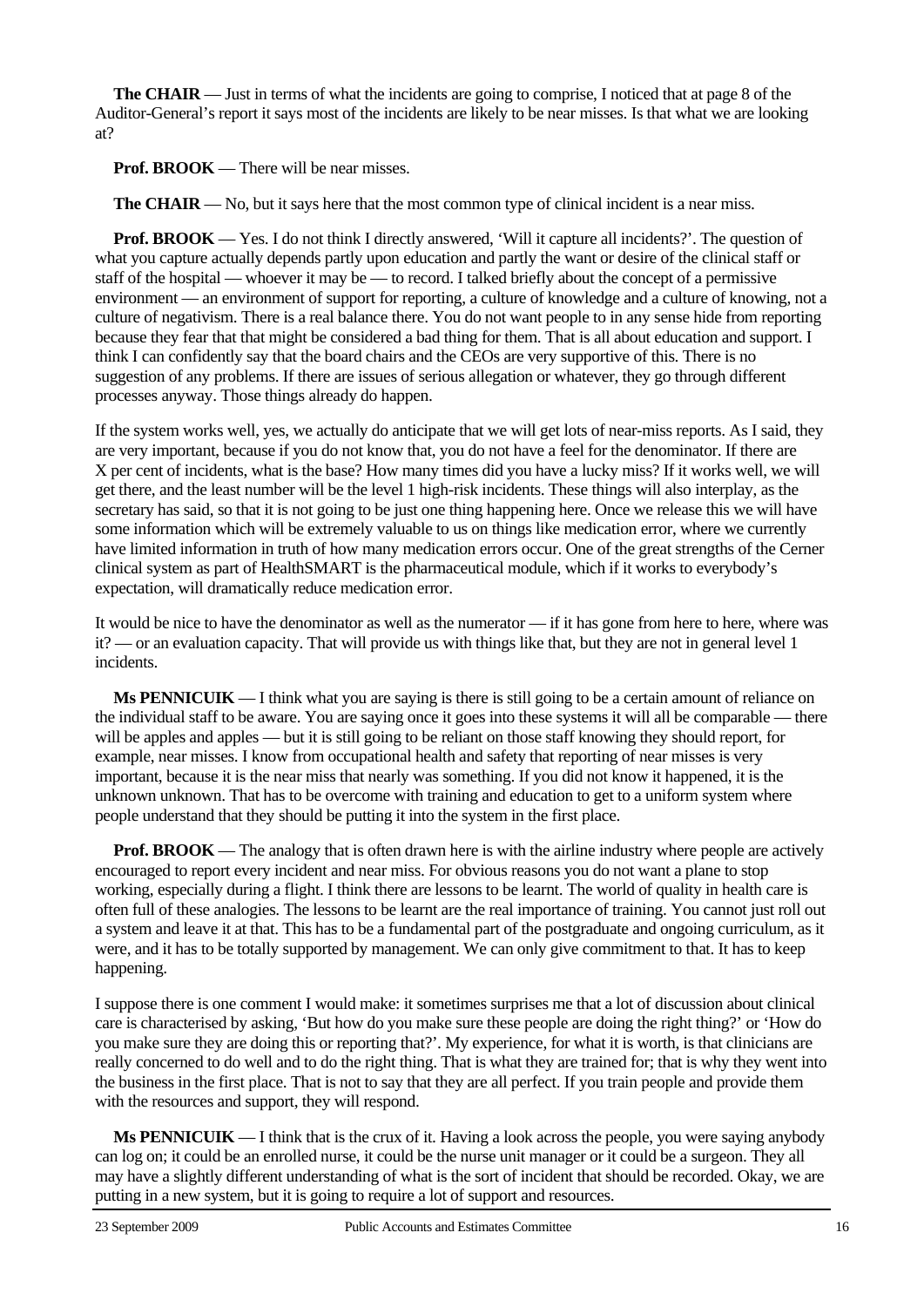**Ms THORN** — Your point is absolutely correct. All I can say is that the implementation of the system has not occurred in a vacuum. There will be training associated with the system itself. There was, if you like, a bit of training in the development of the system in getting people's views on what it should record and how it should record. It is in the framework of the clinical governance arrangements in health services, so health services have to set in place systems which encourage this. But most important of all is the development of a culture that says that reporting these things is a good thing and the more you do this the better. As Professor Brook said, that is something where we have to work over a long period of time to encourage the development of a culture that has a whole range of arrangements that build up over time. An example of that is open disclosure where people are absolutely encouraged to talk about, consider and evaluate the things that went wrong. There is built into the training of clinicians themselves this whole process of understanding what goes wrong and how you use it to perfect yourself. Short of having someone running around with a clipboard watching everyone — there would not be any room for anyone in a hospital, I do not think, if we did that.

## **Ms PENNICUIK** — No.

**Ms THORN** — It is about the culture of professions — and they are caring professions — the culture that health services have backed up by policy and accreditation processes where we can say, as far as anyone can possibly tell, people are putting in place the arrangements that really do encourage the reporting.

I do not think we should underestimate the value of awards. We now give awards to health services as part of our health awards about the quality-of-care reporting. Health services that go all out to basically tell it all to their consumers about what they are doing in respect of quality of care now actually get recognised for that. There is a whole range of things. It is something that builds up over time. We certainly will be working with health services to know and understand what this data tells us, not to use it in a way that says, 'Your performance is really bad'.

**Ms PENNICUIK** — I am not insinuating that at all. I understand people are working in a caring profession; I am trying to get to what is required to make it work, given that in busy health services people are often time poor as well as everything else.

**Mr RICH-PHILLIPS** — I have a quick follow-up from Professor Brook's comment about sentinel events. Can I just clarify what you meant when you said sentinel events will not be covered by the VHIMS system. The existing sentinel events system will run parallel to the new system; is that what you meant?

**Prof. BROOK** — The event system will pick up sentinel events because they are incidents. They are included in it. But the sentinel event program will continue because it is so important in the manner that those things are handled and reported — and reported nationally for that matter.

**Mr RICH-PHILLIPS** — But they will still be managed through the new VHIMS system?

**Prof. BROOK** — We do not need a separate data form. There is a different set of follow-ups that occur too, of course. We do get directly involved in the root cause analysis results for sentinel events, which we would not normally for other events.

**Mr RICH-PHILLIPS** — Thank you.

**Ms HUPPERT** — I want to return to the governance issues and the governance framework. When we heard from VMIA this morning it was talking about its clinical risk management strategy, and it perceives it has some gaps in the governance structure. Clearly you have done a lot of work on the governance structure. I just wondered about the relationship between the department and the VMIA from that governance perspective, how that fits in together with the sort of input it has had in the development of the governance framework and how that relationship between the two organisations works.

**Ms THORN** — Chris, you are probably better than I am — if we are talking about the clinical governance frameworks?

# **Ms HUPPERT** — Yes.

**Prof. BROOK** — I do not have access to the material presented to you this morning. I am happy to take on notice the identification of what the gaps were.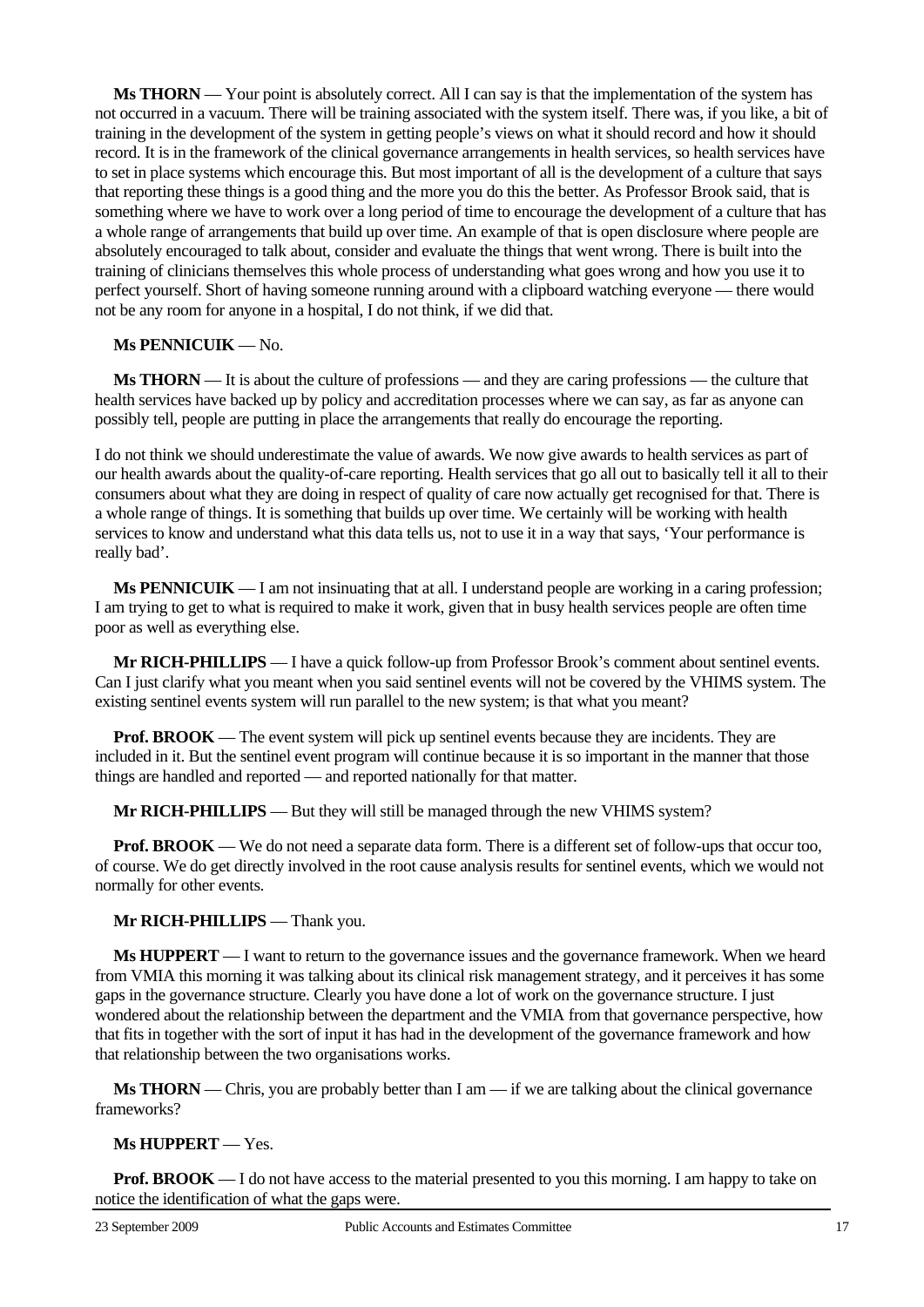**Ms HUPPERT** — They said that there was not a structure; they clearly have developed a framework. I really wanted to know the input the VMIA had into that framework and how it continues to work with it, because it obviously has a role in risk management in the hospitals it provides insurance for.

**Prof. BROOK** — Yes. We have already taken on notice the need to provide further information about the formal structure of that relationship. I repeat what I said before: we have a service level agreement as a department with the VMIA. That is a formal agreement. They meet with us quarterly in terms of risk management.

**Ms HUPPERT** — That agreement was in process when the framework was being developed, was it?

**Prof. BROOK** — It has been in place for a while now.

**Ms HUPPERT** — So it would have been part of the development process?

**Prof. BROOK** — They are certainly well aware of the clinical governance framework. We have consulted with them in that arena and in the development of the incident monitoring system. There has been a lot of consultation that has occurred. The structure of the VMIA has changed. As I said, there are different people. It is important to emphasise that a lot of their focus is on issues that we will not get involved in — named information about specific events. For example, with open disclosure it is very important to have VMIA absolutely on board about that, because if you have your insurer saying 'No, do not disclose', then you are nowhere with that part of important policy.

**The CHAIR** — Have you done the agreement for the 2009–10 year yet?

**Prof. BROOK** — We can take that on notice, but I do not think there is any problem with it.

**Ms THORN** — We will have to take it on notice. I cannot see that there will be any problem with it.

**The CHAIR** — We have the one for 2008–09.

**Ms THORN** — Yes.

**The CHAIR** — I understand it is reviewed annually.

**Prof. BROOK** — Yes.

**Mr RICH-PHILLIPS** — In his report the Auditor-General put in an estimate of the cost of clinical incidents of \$511 million, which came from a study of the incidence and cost of adverse events in Victorian hospitals for 2003–04. I am just wondering if that figure of \$511 million accords with the department's own assessment of the cost of these incidents, and do you have an estimate for the costs in subsequent years?

**Ms THORN** — I will have to take that on notice. I am unaware of us making estimates of the costs. Those estimates are a result of academic studies. The literature in this area is variable, because depending on what you read you will come up with all sorts of views about how many incidents occur and at what rate of severity. I am going to take that on notice I am afraid.

**Mr RICH-PHILLIPS** — Sure.

**Ms THORN** — I am pretty sure that we do not do an annual costing of what we think adverse events cost us.

**Mr RICH-PHILLIPS** — Does Professor Brook want to add anything?

**Prof. BROOK** — The 2005 report had as its centrepiece a premise that 10 per cent of hospital admissions would result in an adverse event, and I think we have discussed this at PAEC meetings previously.

**The CHAIR** — We discussed it this morning in great detail on the basis of the Harvard 1991 study.

**Prof. BROOK** — Correct. The QAHC study — no pun intended; that is its acronym — of 1995, which is the Quality in Australian Health Care Study, actually demonstrated again from an academic review a higher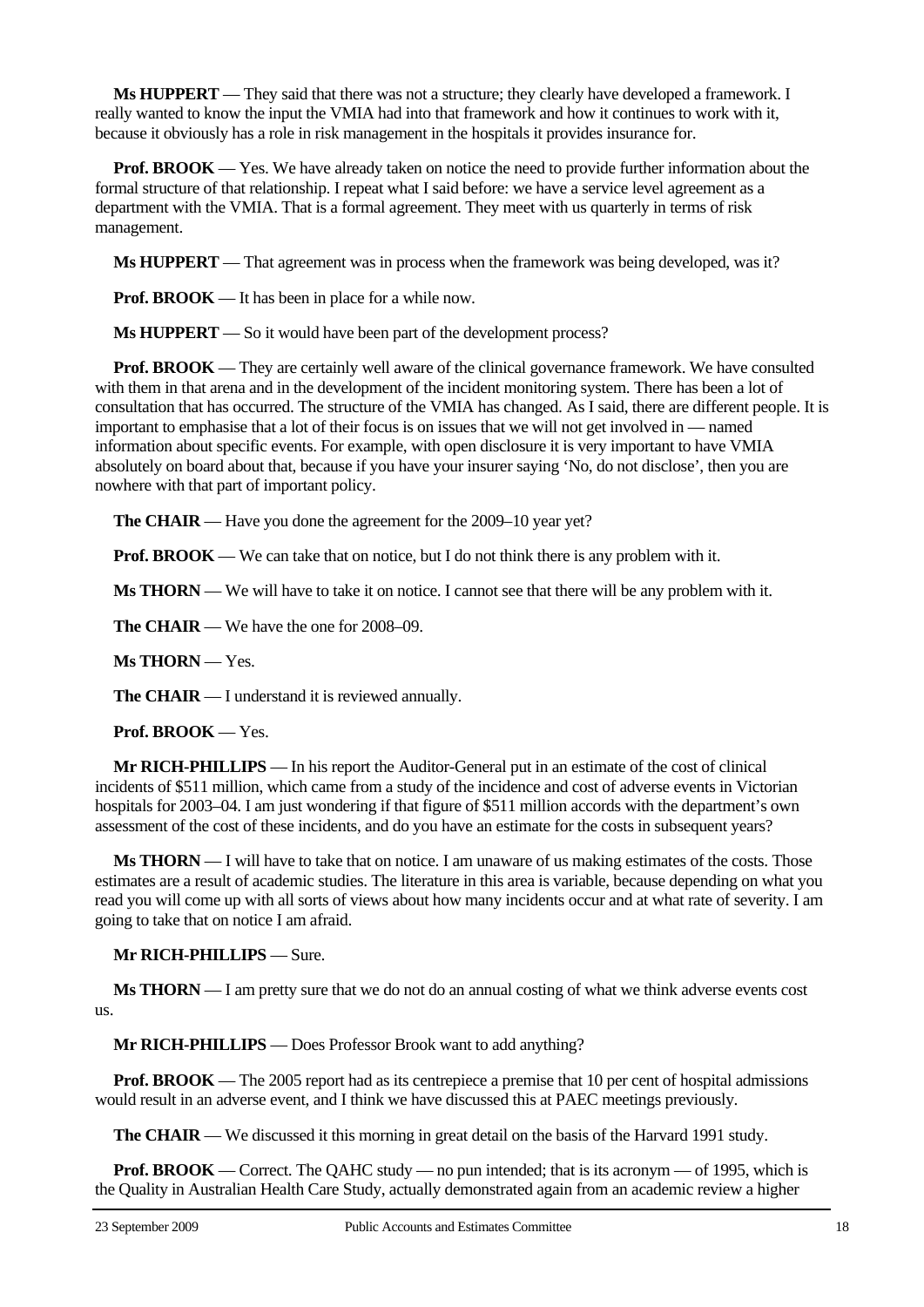than 10 per cent rate of incidents or events. The difficulty with taking that approach is that if you take an axiomatic definition and say that 10 per cent of hospital admissions are associated with something bad happening, no matter how hard you work you are still going to have the 10 per cent at the end that you had at the start. It is actually better to try to have a more meaningful understanding of what you are actually dealing with than to have a severity scale associated with it. Most of the international literature centres on a figure of roughly 3 per cent of hospital admissions being associated with an adverse event that is of concern, and roughly 0.3 per cent are quite severe adverse events.

There is a risk associated with health care; we have always known that. For example, although nowadays the risk is tiny, everybody around this table would be aware that in our lifetime anaesthetics came with a risk. These days you do not very often hear of fatality under anaesthesia or caused by anaesthesia.

**Ms THORN** — Although it is remarkably common for nausea, and that is an adverse event.

**Prof. BROOK** — That is exactly right. At the other end nausea caused by the administration of a narcotic is considered in those academic studies as an adverse event. Most people would consider that it is not much of an adverse event. We do not do annual costings of adverse events because we do not have the denominator to do so.

I just wish to caution you about any incident monitoring system. Incident monitoring systems will not necessarily pick up every adverse event. There may be no awareness by the clinical staff that there was a serious clinical incident because it happened in a dramatic manner in an emergency department when you are desperately trying to resuscitate somebody or whatever.

**Mr RICH-PHILLIPS** — Would there be any value in the department moving forward once VHIMS is in place and you are collecting the data to estimate the cost and impact of those events — for example, a botched surgery which then requires remedial surgery that comes at a cost to the department? Will you be looking to estimate those costs?

# **Prof. BROOK** — Yes.

**Ms THORN** — That is one of the things we could do: look at the financial impact. That is one way of demonstrating to people how you can in fact save money by not doing things like that and therefore providing more services more effectively. I can see no reason why we would not look at that. Of course we are much more interested in the actual patient impact stuff. Yes, the dollar impact on the cost of delivering health services is of course something we are vitally interested in, but the fundamental thing behind this is making sure that as many patients as possible who enter a public hospital enter a safe and caring environment. But yes, we will have a much better basis for studies to estimate those things, particularly as we do have a taxonomy that gives us a notion of the levels of severity.

**The CHAIR** — Yes, in your severity index. Professor, do you have any articles or information on that 3 per cent and 0.3 per cent, because it is quite different from 10 per cent.

**Prof. BROOK** — Yes. It is extremely different from 10 per cent.

**Ms THORN** — I think you would have noticed in my response to that — —

**The CHAIR** — We did read appendix D.

**Prof. BROOK** — Indeed in that particular study the author reflected several years later that theoretically it should have been able to be halved but it was not.

**Mr RICH-PHILLIPS** — Can I just follow up? You may have heard me talking to Mr Wells. Would not the incident rate affect the premium that was being paid to VMIA by the department? We heard this morning that individual hospitals are now paying premiums, but when DHS was paying a bulk premium for insurance to VMIA surely your reported experience of incidents would have impacted that premium.

**Ms THORN** — It is a really complicated actuarial issue around litigation and potential liability. Absolutely I will take that on notice. I know, because I have only just recently signed off the financial reports, there are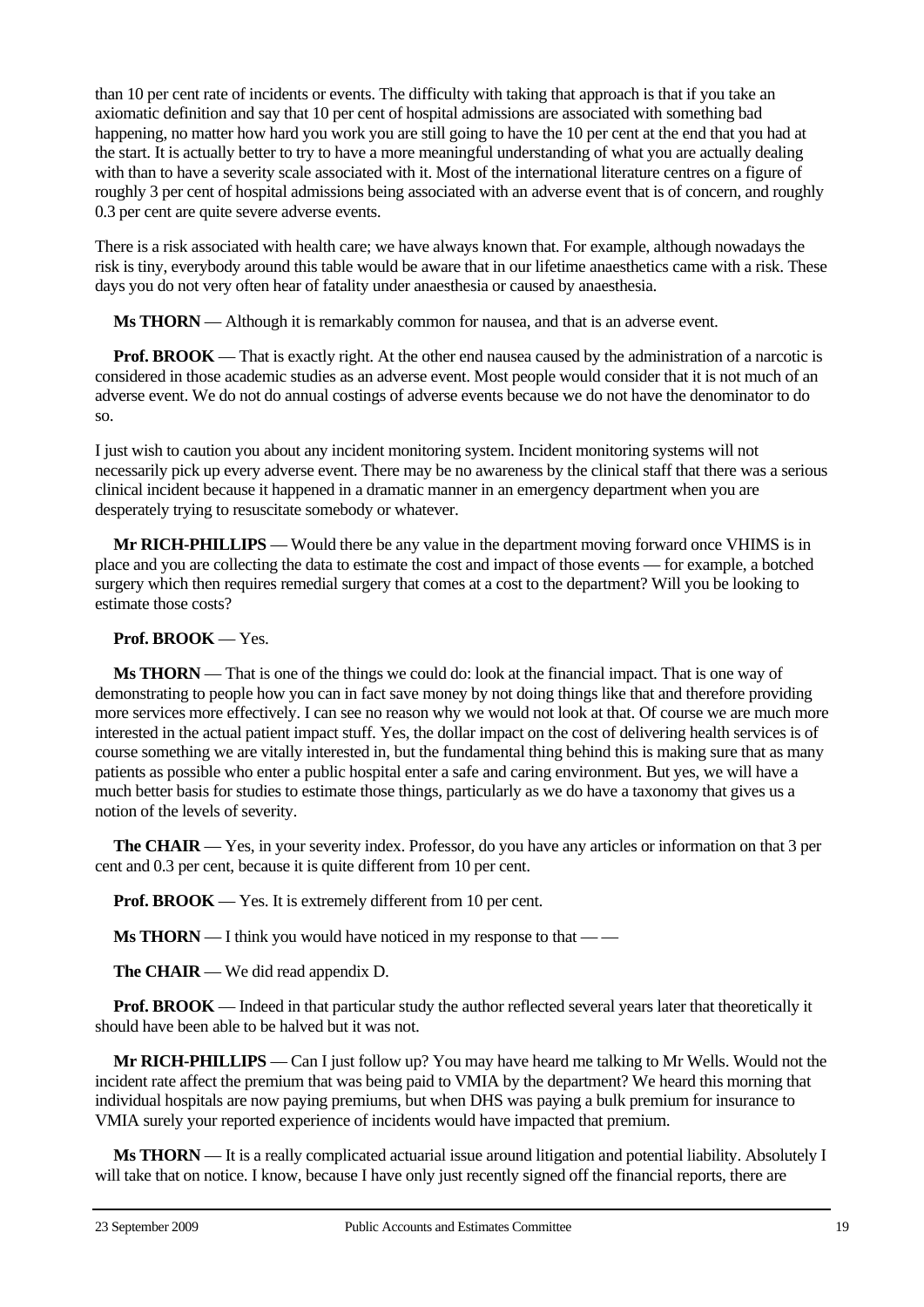allowances made, and indeed in looking at the separation of the two departments you look at whole ranges built into our funding allowances that are made for that. Yes, I can take that on notice.

# **Mr RICH-PHILLIPS** — Thank you.

**Ms THORN** — You might have been able to answer that one.

**Mr WALLACE** — All I would add is that the most significant weight is very high-cost procedures, so the premium is very, very subject to events which would affect lifetime costs. So if there is an event at birth or in very early childhood which means somebody is disabled for the rest of their life, that has a massive impact on the premium costs, more so than does just a small increase in overall low-acuity incidents.

**Mr NOONAN** — For the record I think the VMIA said it was about insurance claims rather than the incident reporting. I might be wrong; you might check the Hansard transcript.

**Ms THORN** — Yes. And certainly the actuarial assessments, as Lance says, are very much driven by how long someone will have to be paid in respect of the kinds of events that are likely to lead to disability, but it is pretty much based on the history of payout. So we have percentages built in which are based on that history.

**Mr NOONAN** — That is consistent.

**Ms THORN** — And it gets altered over time as time shows us that we are overestimating or underestimating.

**Ms MUNT** — I go right back to the very beginning of your presentation. Under 'Governance of public hospitals in Victoria' it says:

Victorian hospitals are public health services or public hospitals as defined in the Health Services Act 1988 … and are responsible for managing hospital and health services.

Can I link that with the Chair's first question about subsidiarity where you have the great volume of information going down and the great volume of information coming up and, as we have seen today, the complexity of all that is involved in managing hospitals and our health system. What mechanisms or systems are there to monitor and to work out that all of that information, down and up, is actually achieving the result of effectively managing our health system in the best possible way? Are there internal audits; are there compliance units? How is that actually done?

**Ms THORN** — The answer to that in itself is complex, and I will try to make it as simple as possible. Probably the simplest way of answering that is through something that is called *Victorian Health Services Policy and Funding Guidelines 2009-10*. This is only a very short part of it. You will be very lucky I do not hand that over; it is about 180 pages long. It is issued every year to the health service from the department and goes into a very detailed set of procedures around what money they are going to get, what they are getting it for and what they have to do in receipt of that. That sits behind the statement of priorities that the health service negotiates with the minister every year. The statement of priorities has what is seen as a core set of indicators financial, access and quality. It is quite a small number compared to the vast number of things on which we collect data, because they are indicators, proxies, for issues of access, quality and financial performance.

In the vast amount of material that flows between health services and the department we annually choose a smaller subset that we say is a set of policy judgements about the extent to which these are the best indicators of a well-run health service. But we engage also in a national process around things on which we will report. They are essentially a proxy for the questions 'Can you get into a health service?', 'What quality of service did you get?' and 'Did the health service manage its money wisely and well?'. That is putting it really simply. That is fundamental to the governance arrangements. The statement of priorities, even though it is not like a contract, is a signed agreement between the minister and the chair of the health service board where there is an agreement to achieve a range of things in the course of the year.

During the course of the year we would be in very regular conversation with the health services. They have to report on 248 things, I think I said, to us. We would be in regular conversation with health services around that. I think it is quarterly that we have quite formal meetings with the health services on how they are going and what their data is telling us if we have issues of concern or there are things we need to discuss.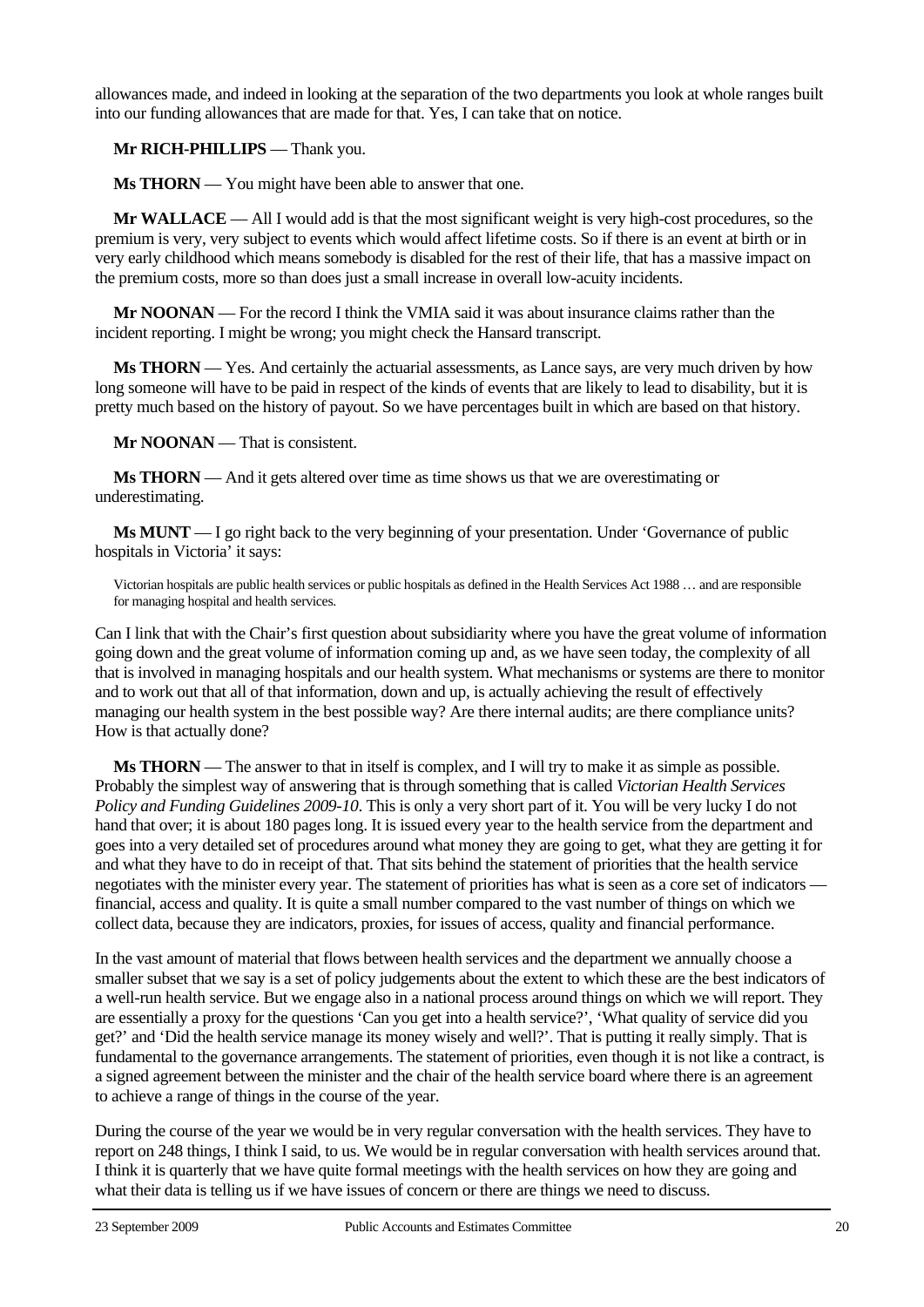So, yes, it is complicated. But again, like many of these things, it is also about the trusting relationship that we can build with the health services. While we maintain a distance in a governance sense we are partners and we do our best to build relationships of trust with the health services so that we are the first people they will tell if they think something is going wrong. We would rather not find out by seeing it in the indicators at some stage or another. Lance probably has the biggest carriage of this area.

**Mr WALLACE** — There is probably just one thing I want to mention. The system is basically designed on what we call an autonomy system. That is that we have boards, we have quality and safety committees, we have audit committees and we have independent health services commissioners to take up patient issues, so we have the structures in place for health services to discharge their obligations. Where things are not working out well in accordance with performance against the statement of priorities we just have an exploration process. Fran was saying that we have at least a quarterly meeting, and that is correct. But if health services are experiencing some difficulties, then we would meet more frequently with them. Usually there would be an underlying cause. Maybe they are finding some difficulties in attracting specialised staff, or they may be in a growth corridor where the extent of growth has surprised both them and us, even though we do those sorts of projections. So we would be working very closely with them to work out what the underlying issues were facing them and try to collaboratively resolve those types of issues. We might be meeting on a fortnightly basis where a health service is experiencing some difficulties they had not anticipated, whereas we would only be meeting quarterly with another body because we have the appropriate processes in place.

**Mr RICH-PHILLIPS** — I would like to come back to the issue I raised before about the premium paid to the VMIA for insurance. The VMIA indicated this morning that you are moving away from a bulk premium paid by DHS to premiums paid by the individual health services to provide an incentive for those health services to improve their claims history. Firstly, when this change was put in place, can you outline how the individual premiums were determined for each health service and what the funding arrangement is, and whether DHS has funded those services for that premium — given that DHS is not paying it directly now, but it is the Department of Health — and, in turn, where the incentive comes in, if they are being funded for their premium?

**Ms THORN** — I will have to take that one on notice, unless Lance or Chris are able to recall the history of when that started, because I think that has been in place for a while.

**Mr WALLACE** — Yes, I think we are probably best to take that on notice. But what I can say to you is that it is my understanding — but I would need to just check with the area of the department that is dealing with that — that we are currently still in pilot. We have been piloting this new arrangement, so we have been working through without actually changing the funding mechanisms, just the issues that you are alluding to. We have done some calculations on allocation of risk. We are just monitoring those arrangements and seeing whether they are going to be equitable and fair, prior to moving to a full system. That is my understanding, that over about a 12-month period we have been shadowing these new systems.

**Mr RICH-PHILLIPS** — I guess you have to choose a baseline year or period from which to assess for subsequent improvements to be measured against.

**Mr WALLACE** — Absolutely; that is my understanding. And I think there is some debate about how long a history you would base that calculation on. Just off the top of my head I do not have the details of what times there are, but it is being piloted and trialled because I think a group of health services — VMIA and the department — have come together to work out that system. I think people felt the system was reasonably fair, but they wanted to field trial it prior to locking it down and having real financial risk associated with it.

**Ms THORN** — And, as you say, you choose a baseline date, but given the nature of some of these incidents and the impact — —

**Mr RICH-PHILLIPS** — Yes, there for some and not there for others.

**Ms THORN** — If you have one tragic incident associated with birth, which, as Lance said, is one of the really high-risk areas, that would totally distort what might have been the past history. So we have to be careful about it. But, yes, the department continues to fund it, but we want to have a shadowing method with them. We will come back on it.

**Mr RICH-PHILLIPS** — Thank you.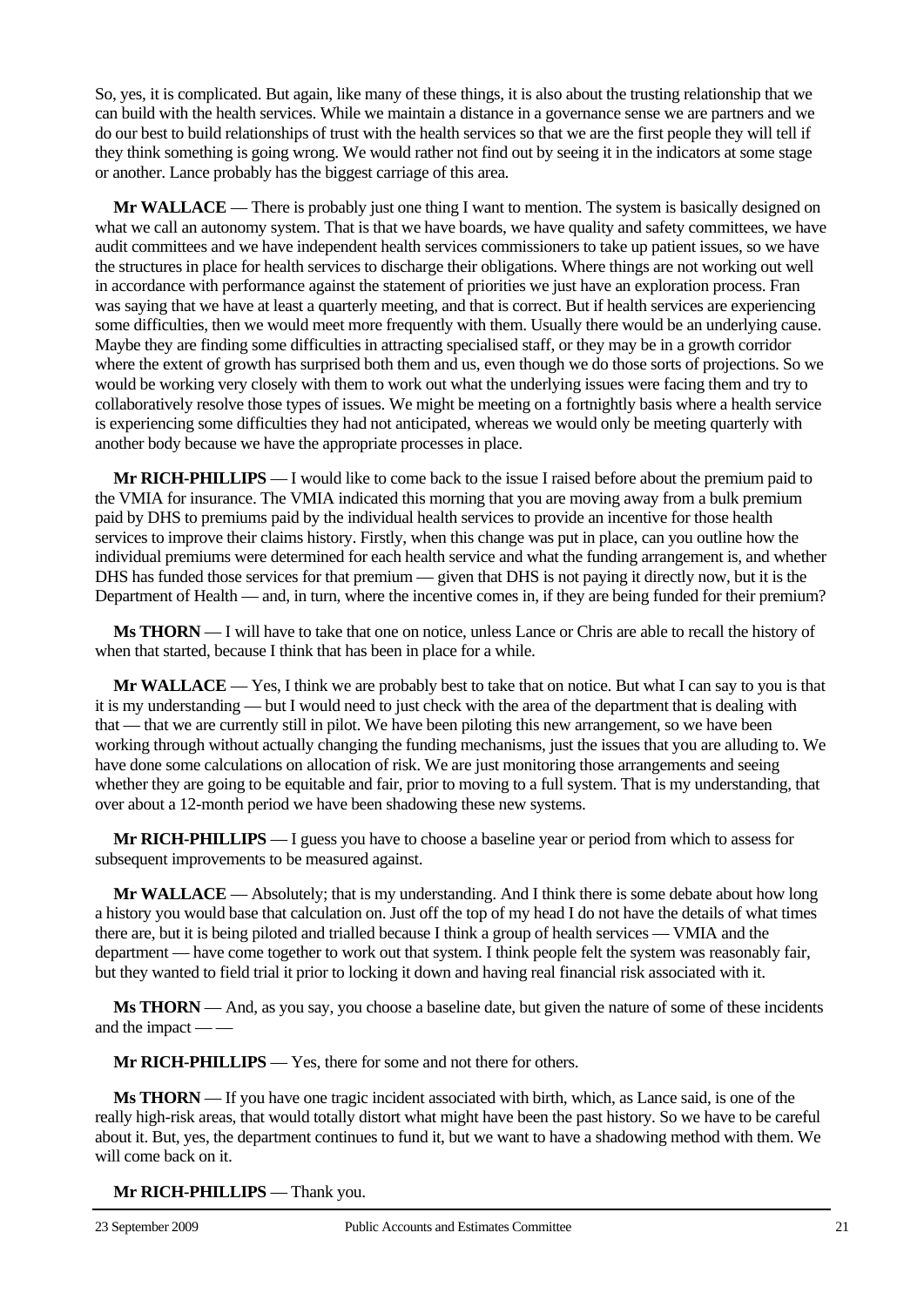**Mr NOONAN** — Looking at the report under 'Public accountability' on page 31, it covers the quality-of-care reports that DHS require to be produced. These are produced annually, as I understand?

# **Ms THORN** — Yes.

**Mr NOONAN** — And health services are required to identify at least four key quality and safety measures to report on, and they are listed within the report. The Auditor-General's last paragraph there is interesting in terms of there not being a requirement 'for health services to provide broader patient safety data, such as the total number of clinical incidents, even though health services collect and collate this information already'. Whilst the Auditor-General did make a recommendation about that particular issue, I just wonder whether you can comment on the quality-of-care reports, in terms of collecting additional data going forward which will be of a statewide nature and be comparable, as we are hearing, and the capacity for the quality-of-care reports to potentially provide an opportunity to broaden the level of information that is publicly disclosed?

**Ms THORN** — Are you going to take that one?

**Prof. BROOK** — I would be happy to.

**Ms THORN** — I have an example here. There is not one for everyone, though.

**Mr NOONAN** — I think you might have mentioned that in your opening.

**Ms THORN** — I did.

**Prof. BROOK** — The quality-of-care reports are clearly a requirement of health services, but there is discretion in what it is that they include in quality-of-care reports. We have talked a lot today about incident information and adverse events, but consumers — people in the community, including patients — have a broader view of what quality is than just clinical incidents. In fact, if you look across the world, the three most important things for people in the community in relation to quality — and that is the term that is used in health care — are affordability, access and comfort, which means consumer focus. We tend not to talk about affordability because we believe we have a universal, free health-care system. But even in Australia some people do not seek certain forms of treatment because of cost — not in the public hospital system. Access we call performance. That is a really important quality indicator for people in the community; they see that as quality. And the level of consumer focus, or comfort, is the third. We tend to go into the space, when we are talking clinical safety and quality, of things like appropriateness of care or effectiveness of care or safety.

They are important; people want to know, want to be assured, that the organisation pays adequate attention to those things. The quality-of-care report can certainly do that, and a number of them publish how they go in things like accreditation surveys. They certainly publish how they go in patient satisfaction surveys, which we have not talked about, but that is a very important tool in terms of looking at where any individual health service sits. They tend to talk a lot about the initiatives that occur within hospitals. That is very important, and that is the sort of material we were referring to earlier. It is about engaging the clinical staff who are actually conducting the clinical care — 'What are the sorts of things we are doing and what can we demonstrate as an outcome?'. This may be quite local; it may not be a massive statewide anything.

We mentioned in our presentation something which is really important — and if you look at it, places like Austin Health will focus on it a lot — and that is the hand hygiene program. If you can demonstrate that your health service has doubled its rate of proper hand hygiene and halved its rate of MRSA blood poisoning, or bacteraemia, that is really powerful stuff, and that is stuff that will be conducted not just through an incident reporting system or a statewide reporting system but at the local level, and that is the sort of thing that tends to get highlighted.

**Mr NOONAN** — Do you not make your own argument, then, for greater disclosure around this sort of stuff?

**Prof. BROOK** — I do not think there is a culture of opposition to public information that I am aware of. At the end of the day what gets reported in terms of management reporting criteria is of course a matter for government, through the minister's statement of priorities. But that is a different level.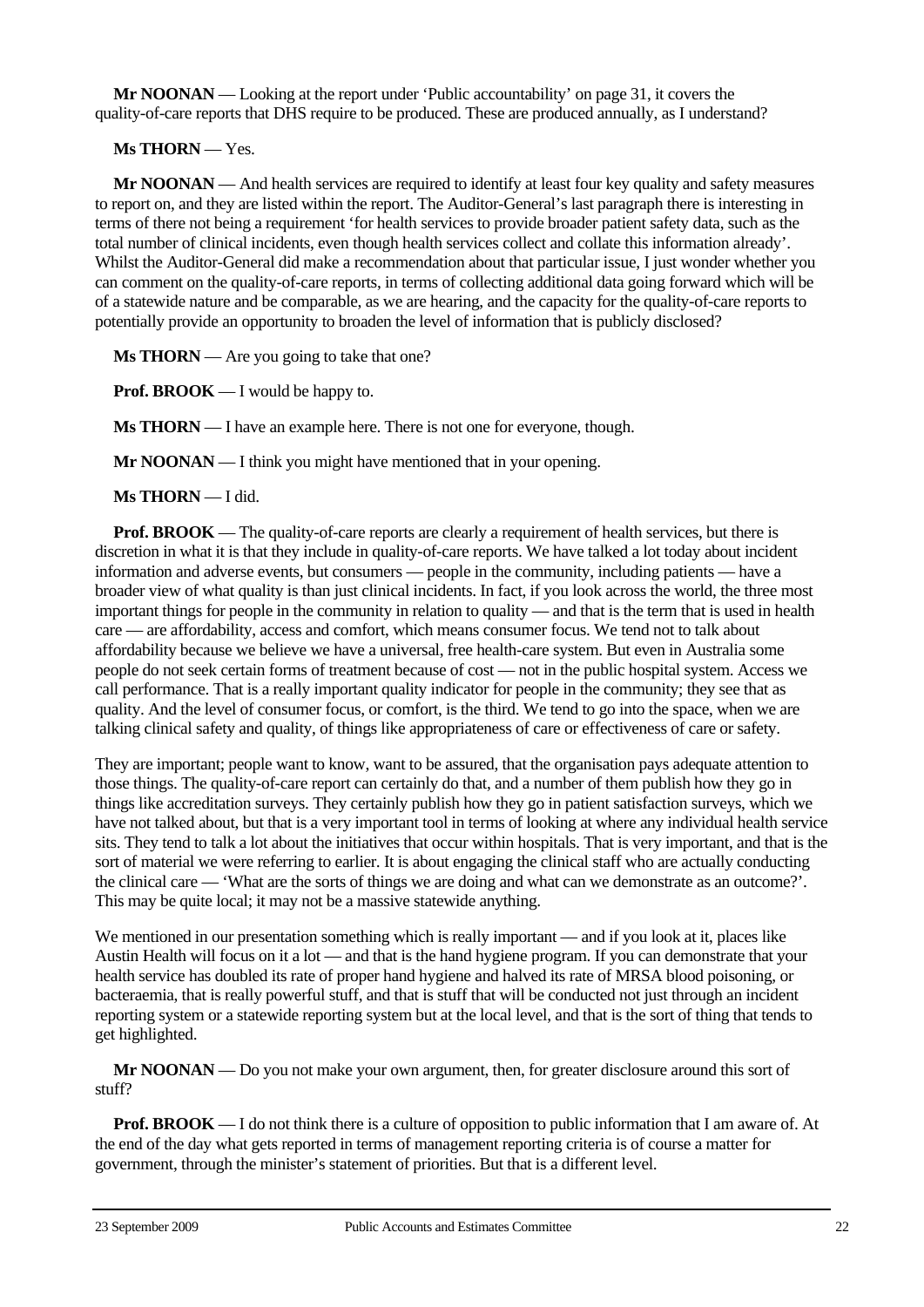I will take the opportunity, if I can, to just mention that there are some exciting opportunities here, where we are certainly at the forefront in Australia in looking at the use of routine administrative datasets to provide very robust information on outcomes of care with certain limited definitions, but very clear and constant definitions. This is through the development of what is called the Australian Patient Safety Indicators where we can, for the first time using the current version of the international classification of diseases. ICD version 10 — with a series of prefix codes or event codes for every patient who is admitted to a Victorian public hospital, tells us which of the comorbidities or which of the many diagnoses they are likely to end up with. If VHIMS had too many at a few thousand, ICD10 has 16 000 primary codes and many hundreds of thousands — millions — of compounding comorbidities.

We can now work out which of the secondary or primary diagnoses occurred only during that event. It sounds a really basic thing, but previously routine administrative datasets have not captured that. We cannot then say that comorbidity or primary diagnosis occurred because of hospital admission, but we can say it arose during the time of hospital admission. So you can then look further; it is a flag.

We have developed up about 10 which, at the moment, we are trialling. We are piloting them with health services. This information should not be made public at this point in time simply because we cannot stand, hand on heart, and say, 'We have given this every test we should to make sure it is completely valid'. When we do that, I think that is the sort of information which people will be very interested in looking at.

What we can tell you is that some of that information is really interesting, and we already have results, some of which are already publicly available. For example, we can look to pressure ulcer events and we can say that during the time where we have had a big focus on pressure ulcers — now around 10 years — we have reduced pressure ulcers by well over a third. We can tell that with some granularity, because we now have a system which tells us how deep the pressure ulcer was, how severe the pressure ulcer was, whereas we probably did not have that the past.

We can also tell whether it was something a person came into hospital with or developed during that hospitalisation. I would envisage — although obviously it is going to depend on decisions made at the time, and I think we allude to this in our submission — that we will over time move to a traffic light presentation of these sorts of things. Some of them might be mortality for specific conditions or certain forms of readmission or whatever. A traffic light system would allow the public to just have a purview of it. Are there any indicators here that need further looking into?

When it comes to appropriateness and effectiveness, I think that is the sort of information the public wants. That is not to say that individuals might not want much more detailed information, but that becomes a really big question about the whole of the organisation of the health-care system.

**Ms THORN** — If I take the one example that I absolutely pulled randomly off my shelf as I raced out the door because it was the first one I saw, and this is the one from northern health and is their most recent one, it is shown in a very simple way how they are going on falls with major injuries, pressure ulcer prevalence. They talk about how they deal with medication errors, infection prevention and surveillance service. They also show measurement of improvement in hand hygiene and hygiene, and their cleaning audits. They also describe how they get various forms of feedback or undertake various processes. I am happy to leave this here as an example. I only brought one copy, though. I am sure you will be happy not to get more.

**The CHAIR** — That is fine. Are quality-of-care reports also done through all the health services, including the aged-care ones which the state government owns?

**Ms THORN** — Yes. This one from northern health, for example, includes a subacute area. I am trying to work out whether, because I cannot remember what the acronym stands for, there is an aged-care component in this, but I am sure there is.

**The CHAIR** — I notice you said before that VHIMS is going to apply to aged care as well.

**Ms THORN** — Yes. So it will all be — —

**The CHAIR** — I assume you have done some tick-tacking with the federal government and their accreditation processes which deal with customer complaints and incident reporting as well.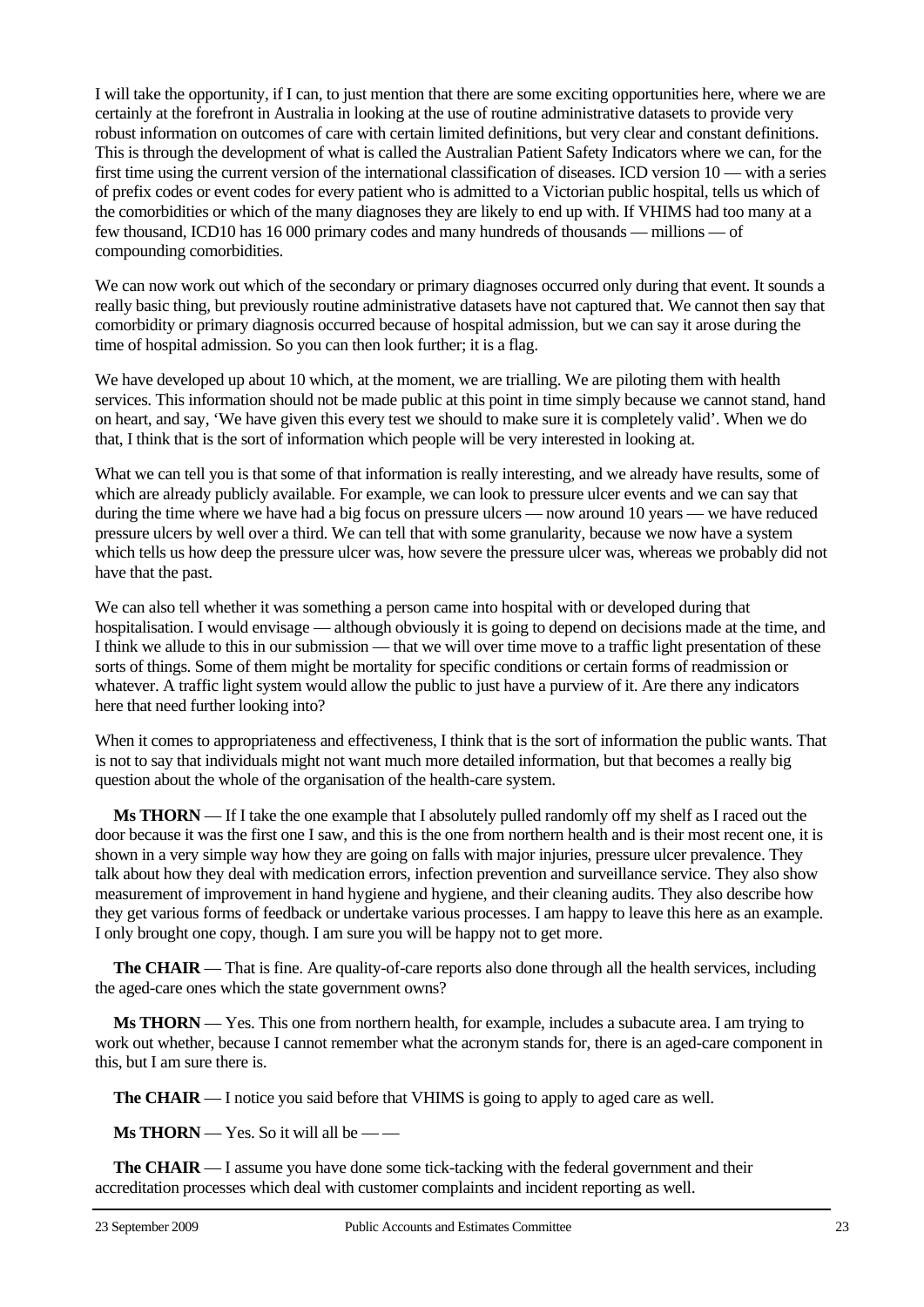**Mr DALLA-RIVA** — I just refer to the report and the recommendations on page 25, 3.2. Specifically it mentions the implementation as a priority of outstanding recommendations from the previous performance reported, which was in 2005, *Managing Patient Safety in Public Hospitals*. My understanding from your response to the committee is that only 2 of the 16 recommendations have been fully implemented. Given that the audit, *Managing Patient Safety in Public Hospitals* 2005 was tabled four years ago and it is referenced again in this most recent audit, what are your expectations in terms of completing the implementation of the other recommendations? How are you ensuring that health services are implementing the recommendations that are specifically aimed at them? In terms of the Victorian clinical governance policy framework, which was submitted before, I have a separate question: does that link to the wider organisational risk management and what is your opinion in regard to this?

**Ms THORN** — In response to the first question, I do not think we are saying in our response that we have only completed two. I think our view is that we have basically completed what is required, particularly through the development of the clinical governance framework and supporting tools, and through the VHIMS, the incident management system fix-up. There are a lot of recommendations and we picked those two in particular to pick up that. I will go back and check that. I am happy to come back and take that on notice.

**Mr DALLA-RIVA** — Yes, take it on notice.

**Ms THORN** — There are some issues that I could not categorically say have been implemented, but certainly our view is at this stage that we have, but I will go back and check that one again for you.

**Mr DALLA-RIVA** — It would not be things like, 'We agree in principle'; it is the auditor's — —

## **Ms THORN** — We did.

**Mr DALLA-RIVA** — Yes, I know that, but I do not want a response that says, 'Yes, we agree in principle'. It is specific to the Auditor-General's 3.2 recommendation. I just make that clear; it is a question on notice relating to that. On the second part about the policy framework, there is this view that it does not link clinical risk to wider organisational risk management. Do you have an opinion on that?

**Prof. BROOK** — I am not quite sure why the view is expressed. Every health service has a broad all-hazards approach to risk management of which clinical risk is a part. That is a corporate requirement. They have to have a risk-management framework in order to comply with a whole raft of legislative requirements, be they occupational health and safety, fire risk or all sorts of things. The all-risk approach for that board — for the board of governance — is fundamental to what they do, and the chief executive is charged almost first and foremost with ensuring compliance with all of the legislative and other requirements as well as the chosen approach, which is an all-hazards approach. That is what you get.

For example, it is through that process that you get the sorts of simple coding systems, like 'Code blue' — in other words, 'Come and help somebody who has stopped breathing' — or 'Code brown', which is 'Help! We are under attack', or whatever. Those things are bread and butter to hospitals. Clinical risk is part of that, but it has a very special level of attention paid to it, a much, much stronger level of organisational attention paid to it now than, say, 10 years ago. That is where clinical governance and the requirement under law for there to be a quality committee and the requirement for reports all interface. I do not quite follow, but if there is something I am missing, I am happy to follow it up for you.

**The CHAIR** — Maybe we could follow it up. I guess what we are asking is: every organisation should have a risk-management strategy and framework.

**Prof. BROOK** — It does.

**The CHAIR** — And just how the clinical risk fits in with the overall risk-management strategy and framework.

# **Prof. BROOK** — Okay

**Ms THORN** — I am happy to add to what we have said today on that.